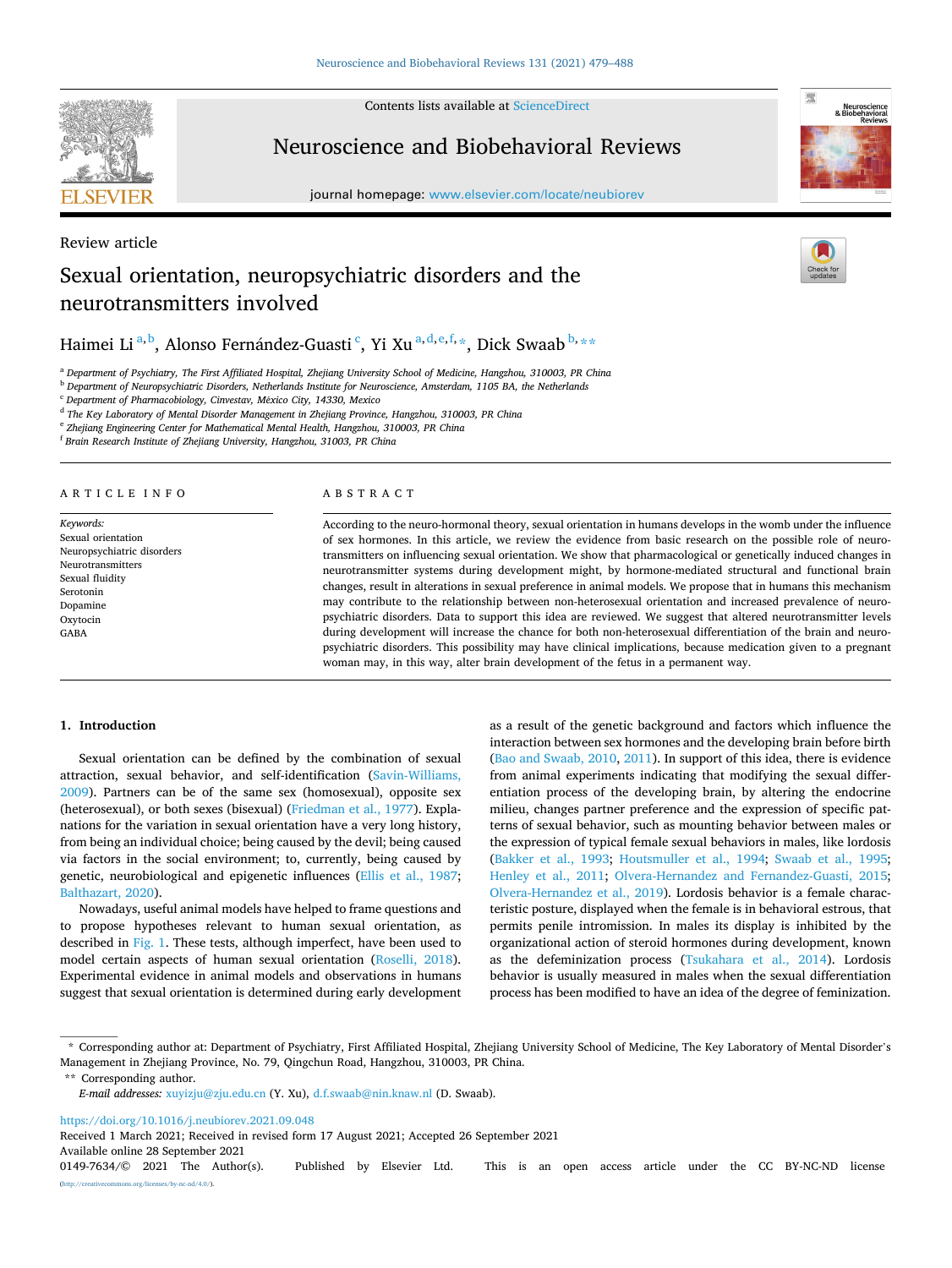<span id="page-1-0"></span>Non-manipulated males never show this behavior, even if castrated and administered with exogenous ovarian hormones in adulthood ([Hen](#page-7-0)[nessey et al., 1986\)](#page-7-0). However, if castration or other manipulations are made during the critical period of brain differentiation, males may express lordosis behavior in adulthood either spontaneously ([Olver](#page-8-0)[a-Hernandez and Fernandez-Guasti, 2015\)](#page-8-0) or after the administration of estradiol plus progesterone ([Olster and Blaustein, 1988\)](#page-8-0).

In addition to the well-known role of hormones in establishing sex preference in laboratory animals, there is emerging new evidence showing that various pharmacological treatments may affect sex preference in animals. Such manipulations, applied either during development (from prenatal to pubertal periods) or in adulthood, reviewed below in detail, have been demonstrated to modify the sex preference or heterotypical sexual behavior in animals, though there are, as yet, no unequivocal results in humans. Interestingly, accumulating evidence indicates that non-heterosexual individuals have a higher risk for common neuropsychiatric disorders, such as mood, anxiety, and attentiondeficit hyperactivity disorders [\(Sandfort et al., 2001;](#page-8-0) [Frisell et al.,](#page-7-0)  [2010; Branstrom, 2017](#page-7-0)). Several causes have been proposed to explain this relationship, the minority stress theory being the most common and better supported ([Sandfort et al., 2001](#page-8-0); [Frisell et al., 2010;](#page-7-0) [Branstrom,](#page-7-0)  [2017\)](#page-7-0). However, other factors, such as personality traits ([Park et al.,](#page-8-0)  [2016;](#page-8-0) [Zaninotto et al., 2016\)](#page-9-0), genetic traits ([Zietsch et al., 2012](#page-9-0)), structural and functional cerebral characteristics and hormonal factors have also been mentioned as explanations [\(Hu et al., 2008](#page-8-0); [Abe et al.,](#page-6-0)  [2014;](#page-6-0) [Abe, Rahman et al., 2018](#page-6-0)). There are reasons to believe that factors underlying the determination of sexual orientation may also take part in the development of neuropsychiatric disorders. Abnormalities in the regulation of neurotransmitters during development remain core components in the hypotheses on the neuronal foundation of behavioral and cognitive disorders [\(Iovino et al., 2018;](#page-8-0) [Bernstein et al., 2019](#page-6-0); [Peedicayil, 2019\)](#page-8-0). In the first part of this review, we show evidence that changes in neurotransmitters, during development or adulthood, may play a role in influencing sexual preference. In a second section, we detail the bidirectional relation between psychiatric problems and sexual orientation.

# **2. Methods**

The main methodology consisted of a thoughtful analysis of published studies on the role of neurotransmitters in the development of both sexual orientation and neuropsychiatric disorders. Therefore, we considered the major original studies analyzing the effects of drugs on various neurotransmitter systems and their influence on sexual preference and neuropsychiatric disorders. A computerized research was



performed to identify all relevant studies in PubMed from January 1970 up to September 2020. The following search terms were used: ("sexual orientation" [MeSH Terms] OR ("sexual" [All Fields] AND "orientation" [All Fields]) OR "sexual orientation" [All Fields]) OR ("sex preference" [MeSH Terms] OR ("sex" [All Fields] AND "preference" [All Fields]) OR "sex preference" [All Fields]) AND ("neurotransmitters" [MeSH Terms] OR "neurotransmitters" [All Fields]) OR ("serotonin" [MeSH Terms] OR "serotonin" [All Fields]) OR ("dopamine" [MeSH Terms] OR "dopamine" [All Fields]) OR ("GABA" [MeSH Terms] OR "GABA" [All Fields]) OR ("oxytocin" [MeSH Terms] OR "oxytocin" [All Fields]); ("neuropsychiatric disorders" [MeSH Terms] OR ("neuropsychiatric" [All Fields] AND "disorders" [All Fields]) OR "neuropsychiatric disorders" [All Fields] OR "neuropsychiatric diseases" [MeSH Terms] OR ("neuropsychiatric" [All Fields] AND "diseases" [All Fields]) OR "neuropsychiatric diseases [All Fields]) AND ("neurotransmitters" [MeSH Terms] OR "neurotransmitters" [All Fields]) OR ("serotonin" [MeSH Terms] OR "serotonin" [All Fields]) OR ("dopamine" [MeSH Terms] OR "dopamine" [All Fields]) OR ("GABA" [MeSH Terms] OR "GABA" [All Fields]) OR ("oxytocin" [MeSH Terms] OR "oxytocin" [All Fields]). Each of these search terms produced a list of significant studies that we selected in accordance with our aims and the interest for the reader.

#### **3. Neurotransmitters and sexual preference**

Sexual orientation (usually "orientation" is a human-centered concept) or sex preference (most commonly used in animals) involves several neurotransmitters. As aforementioned, the establishment of hetero-, homo- or bi-sexual behaviors may be influenced by several factors occurring during early development [\(Swaab et al., 2021\)](#page-9-0). In addition, observations in animals and a few case reports in humans suggest that various drugs acting on the adult brain modulate sexual preference. It should be mentioned that most of the research in this field has studied males.

## *3.1. Biogenic amines*

#### *3.1.1. Serotonin*

Serotonin is produced in the Raphe nuclei [\(Hornung, 2003](#page-8-0)) and plays an essential role in emotion, motivation and cognition ([Murphy et al.,](#page-8-0)  [2004\)](#page-8-0). In the 1960s and early 1970s, some data showed that p-chlorophenylalanine (pCPA), an irreversible inhibitor of tryptophan hydroxylase that depletes brain serotonin rather selectively, caused hypersexuality in cats, an effect that was putatively proposed to be mediated by the removal of an inhibitory serotoninergic mechanism

> **Fig. 1.** Sexual preference tests measure the subject's motivation to approach and possibly interact with same-sex or opposite sex stimuli ([Avitsur and Yirmiya, 1999](#page-6-0)). This three compartment test was described by Brand et al., [\(Brand et al., 1991](#page-7-0)). The left and right compartments contained stimulus animals (sexually receptive females and sexually experienced males) restrained with a harness but able to freely display sexual behavior ([Olvera-Hernandez et al.,](#page-8-0)  [2015\)](#page-8-0). During the test the experimental subject is placed in the middle compartment and allowed to interact with the stimulus. This test fulfils all criteria proposed by Vasey [\(Vasey, 2002](#page-9-0)) to consider it useful to measure sexual preference: (a) the subject should be able to simultaneously choose between a male and a female, (b) the two stimulus animals should ideally be sexually proceptive with regard to the subject, (c) the behaviors used to measure sexual partner preference are sexual, (d) at least in part, that the interaction must culminate in sexual behavior and (e) that the experimental subjects should have free will. Graph shows that control males ( $n = 20$ , unmanipulated or prenatally treated with vehicle) prefer to stay in the female's compartment, while those treated with letrozole (0.56 mg/kg, G10-G22,  $n = 36$ ) stay most of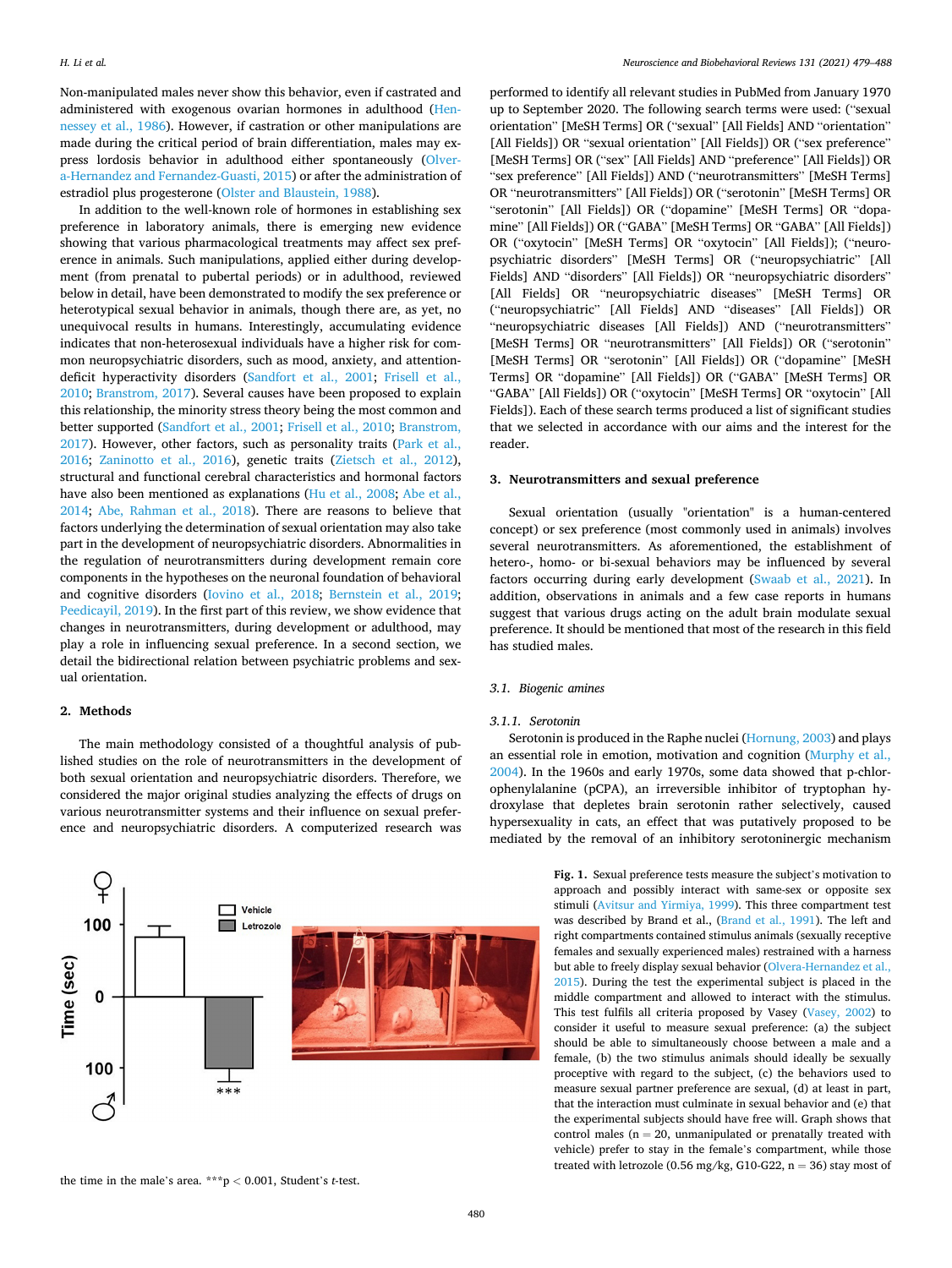([Ferguson et al., 1970](#page-7-0)). Remarkably, pCPA administration to adult rats and rabbits produced more male-to-male mounting behavior [\(Sheard,](#page-8-0)  [1969;](#page-8-0) [Tagliamonte et al., 1969](#page-9-0); [Shillito, 1970](#page-9-0); [Sjoerdsma et al., 1970](#page-9-0)). A similar result was found after exposing animals to a tryptophan-free diet that decreased brain tryptophan, serotonin and its main metabolite, 5-hydroxy-indoleacetic acid ([Fratta et al., 1977](#page-7-0)). Interestingly, male rats showed the typical female lordosis response after lesioning the mesencephalic dorsal raphe nucleus that contains most of the serotonergic somas of the neurons projecting into the forebrain [\(Kakeyama and](#page-8-0)  [Yamanouchi, 1992](#page-8-0)).

Consistently, a recent study reported that knockout (Tph2-/-) male mice to tryptophan hydroxylase 2 (Tph2) mounted other males with shorter latencies, higher frequencies and longer durations than control males (Tph2+/+) or heterozygous males (Tph2+/-). Tph2 is the ratelimiting enzyme in the production of brain serotonin ([Walther et al.,](#page-9-0)  [2003\)](#page-9-0). Moreover, the emission of ultrasound vocalizations that male mice produce when facing females was increased when these knockout males faced other males. Finally, males without serotonergic transmission lost preference for female pheromones over those of other males. All these findings suggest that an absent serotonergic transmission underlies a male–male sex-preference [\(Liu et al., 2011](#page-8-0)). This suggestion was further supported by the observation that injection of the serotonin (5-HT) precursor, 5-hydroxytryptophan (5-HTP) reduced male-male mounting of Tph2-/- mice while they regained heterosexual preference ([Liu et al., 2011\)](#page-8-0). Finally, male mice treated with pCPA behaved as Tph2-/- animals, i.e., they lacked female-preference. Nevertheless, these results were not replicated by another group ([Angoa-Perez et al., 2015](#page-6-0)). They concluded that brain 5-HT signaling did not determine sexual preference in male mice and that the sex partner preference change observed in Liu's study may be explained by the serious adverse effects of the pharmacological agents that are non-selective for the 5-HT neuronal system. More studies are needed to specify the potential roles of 5-HT precisely.

Regarding females, a similar study in LIM homeobox transcription factor 1-beta (Lmx1b) and Tph2 knockout female mice, which also lacked central serotonergic transmission from embryogenesis to adulthood, revealed that they prefer female over male genital odors when given a choice, and displayed increased female-female mounting when presented either with a male or a female target ([Zhang et al., 2013](#page-9-0)). Note that Lmx1b is a continuously expressed, terminal selector-type factor in serotonin neurons that plays an initial role in the induction of serotonin synthesis and transport ([Hobert, 2008\)](#page-7-0).

Another observation in favor of the involvement of the serotonergic system in the development of same-sex preference, and suggesting a possible link between sexual preference and emotional alterations due to similar underlying mechanisms, is the result of the effect of fluoxetine. Fluoxetine, one of the selective serotonin reuptake inhibitors (SSRIs), and the most commonly prescribed antidepressant worldwide, when given acutely, produces a challenge to the serotonergic system (Benfield [et al., 1986\)](#page-6-0). In rats, we found that in males with same sex preference induced by prenatal treatment with letrozole, an aromatase inhibitor the acute treatment with a single dose of fluoxetine (10 mg/kg, 3.5 h before the elevated plus maze test, EPM) produced no effect. Conversely, in male animals that were not treated prenatally, and had a female sex preference, a clear anxiogenic-like effect of fluoxetine was observed, manifested as spending less time in and showing lower number of entries to the open arms of the EPM ([Garcia-Cardenas et al., 2015\)](#page-7-0). These results showed that the effect of this SSRI might vary depending on the sex preference of the subjects. In agreement, in humans, a single oral administration of fluoxetine resulted in metabolic differences in some brain regions between homosexual (Kinsey 6 subjects) and heterosexual men. Thus, using positron emission tomography (PET) it was found that after fluoxetine in homosexual men the hypothalamus and the cingulate cortex showed a smaller activation in comparison with that of heterosexuals, while in the prefrontal cortex of homosexual men there was a higher metabolism than in heterosexuals. Conversely, in heterosexual

men, the fluoxetine challenge produced a higher activation of the anterior cingulate cortex and the hippocampus than in homosexuals, while the parietal cortex remained without change (Kinnunen et al., [2004\)](#page-8-0). These data might reflect underlying neurochemical differences related to sexual orientation that account for a divergent fluoxetine effect between homosexual and heterosexual men. These results, taken together, indicate that fluoxetine might produce a divergent action in relation to sexual preference, both in rats and humans, and further supports the idea that serotonin might be involved in sexual preference.

However, in rats and humans, the chronic administration of the SSRIs fluoxetine or citalopram, during several days or weeks, has failed to produce differential effects according to the sexual preference/ orientation ([Wainberg et al., 2006;](#page-9-0) [Hernandez and Fernandez-Guasti,](#page-7-0)  [2018\)](#page-7-0).

#### *3.1.2. Dopamine*

Dopamine is produced in the ventral tegmental area (VTA), substantia nigra (SN) and hypothalamus ([Slaney et al., 2013](#page-9-0)). Dopamine can, via different receptors, regulate many aspects of brain development and behavior [\(Klein et al., 2019](#page-8-0)). Some experiments suggest that changes in the dopaminergic system can alter sexual preference in both animals and humans. Dopamine may participate in the formation of sexual preference during development in *Drosophila melanogaster*. Using genetic and pharmacological approaches to decrease dopamine levels proved to enhance the attractiveness of males for other males [\(Liu et al.,](#page-8-0)   $2009$ ). Moreover, the mutation of the dopamine  $D_1$ -like receptor (DopR) resulted in male-to-male courtship behavior, and expression of functional DopR successfully reverted this mutant phenotype [\(Chen et al.,](#page-7-0)  [2012\)](#page-7-0).

An interesting series of studies ([Gotz et al., 1989](#page-7-0); [Tonjes et al., 1989](#page-9-0); [Gotz et al., 1991](#page-7-0)) showed that lisuride (a dopamine agonist), administered to early postnatal (day 2–12) or peripubertal (day 26–40) female rats, increased male-typical behaviors and induced a partial conversion of sexual preference to the heterotypical male direction. In neonatally castrated or prenatally stressed males, which exhibit female sexual behavior and sex preference for other males [\(Hernandez et al., 2020](#page-7-0)), treatment with lisuride resulted in a temporary normalization of sexual preference, in the homotypical male direction, limited to the duration of treatment ([Gotz et al., 1991](#page-7-0)). These findings confirm that neurotransmitters act directly as brain organizers during the differentiation and peripubertal maturation periods.

The effect of the dopamine D2-type receptor agonist, quinpirole, was examined on learning-conditioned sexual preference in rats. Males, but not females, learn to exhibit same-sex preference after cohabitation under the effects of quinpirole [\(Cibrian-Llanderal et al., 2012\)](#page-7-0). Moreover, this effect was facilitated by co-administration of oxytocin (Triana-Del [Rio et al., 2015\)](#page-8-0).

In humans there is a single study relating the influence of dopamine on sexual orientation. Aripiprazole is an atypical antipsychotic drug with partial agonistic activity at dopamine D2 and D3 receptors, partial agonist to 5-HT1A and antagonist to 5-HT2A receptors ([Frankel and](#page-7-0)  [Schwartz, 2017\)](#page-7-0). A case report revealed a 28-year-old male patient diagnosed with schizoid personality disorder, who after being treated with aripiprazole, switched from an exclusive heterosexual with poor sexual activity to hypersexuality with homosexual behavior ([Mete et al.,](#page-8-0)  [2016\)](#page-8-0). Interestingly, two weeks after discontinuing aripiprazole, he ceased his compulsive sexual behavior and reported a return to heterosexual orientation.

#### *3.2. Amino acid neurotransmitters (GABA)*

The medial preoptic area (MPOA) of the rat hypothalamus contains the sexually dimorphic nucleus (SDN), which is 2–7 times larger in males than in females ([Gorski et al., 1980](#page-7-0)). The difference in this brain area is related to the early endocrine milieu, thus perinatal androgen produced by the testes in males induces a larger SDN-POA ([Dohler et al.,](#page-7-0)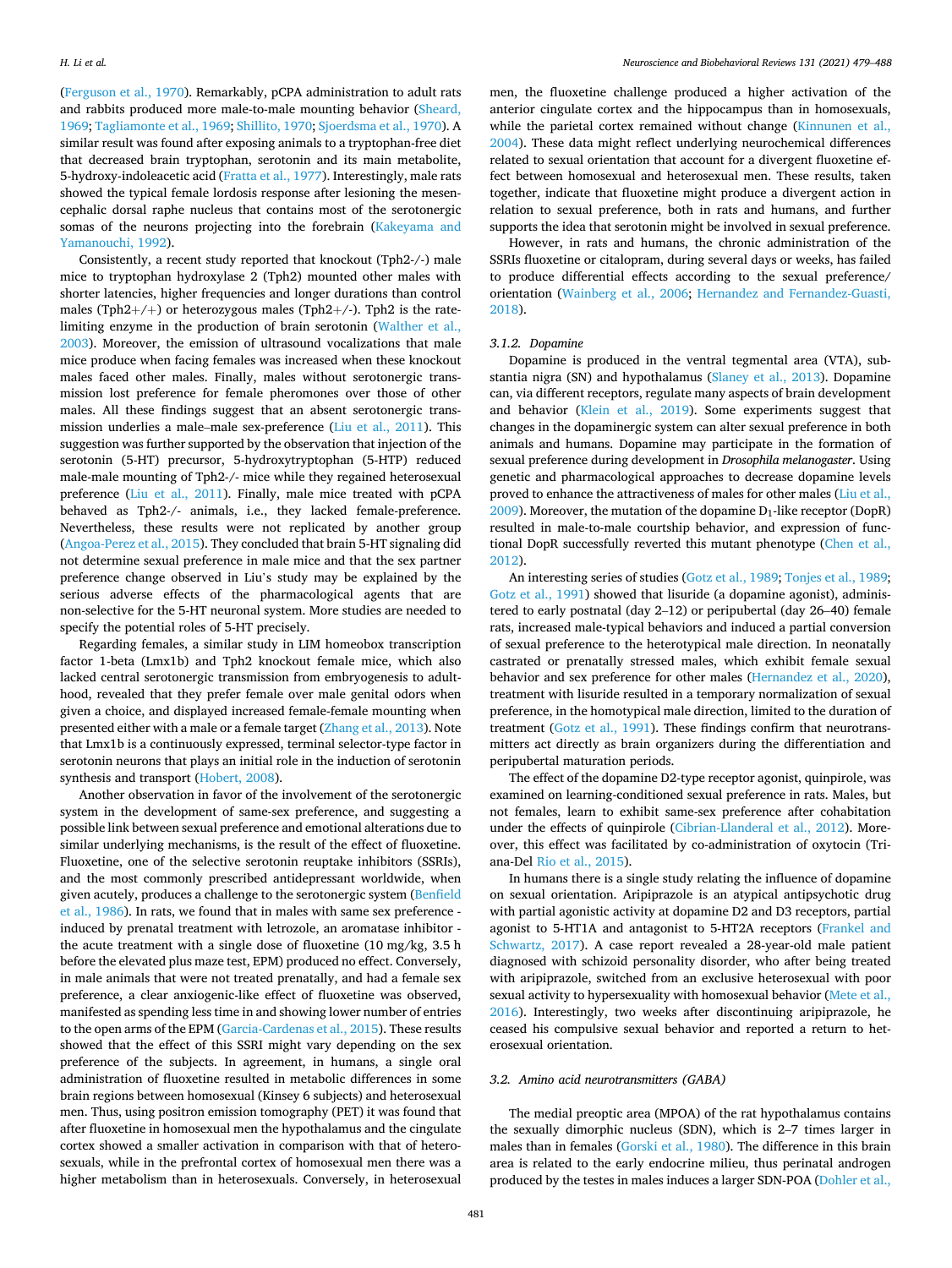[1982; Davis et al., 1995](#page-7-0)). The SDN of the MPOA appears to be related to sexual preference, because its lesion in male ferrets or rats changes partner preference [\(Van De Poll and Van Dis, 1979;](#page-9-0) [Paredes and Baum,](#page-8-0)  [1995; Kindon et al., 1996](#page-8-0); [Paredes et al., 1998](#page-8-0)). Interestingly, the volume of the MPOA is smaller in rats that were prenatally treated with the steroidal aromatase inhibitor, 1,4,6-androstatriene-317-dione (ATD), and that had a diminished sexual preference for females ([Houtsmuller](#page-8-0)  [et al., 1994\)](#page-8-0). Remarkably, in 1996, Bakker et al., using c-Fos as a marker of neuronal activation, showed that in male rats that had same-sex preference, there was an activation in the MPOA when these males were exposed to olfactory cues of sexually active males [\(Bakker et al.,](#page-6-0)  [1996\)](#page-6-0). Such activation did not occur in control males with female preference, and was similar to that found in females that prefer males. As a reminder, the c-Fos technique indicates neuronal activity and permits the analysis of many brain regions in the same brain due to the fact that neurons respond to stimulation by rapidly and transiently transcribing and subsequently translating the c-fos gene ([Phillips-Farfan and](#page-8-0)  [Fernandez-Guasti, 2009; Hoffman, 2020\)](#page-8-0).

The development of the SDN-MPOA may be affected by the GABAergic system. Male rats treated perinatally with muscimol, a GABAA receptor agonist, showed significantly smaller SDN-MPOA volumes compared to controls ([Bach et al., 1992](#page-6-0)). Treating male rats perinatally with picrotoxin, a GABAA receptor antagonist, caused a decrease in the number of mounts in adulthood. In addition, when these males were castrated and pretreated with exogenous estrogen showed more lordosis behavior and acceptance of mounting in the presence of other sexually experienced males. Other studies showed that perinatal picrotoxin treatment reduced the lordosis response and mounts toward same-sex animals in sexually inexperienced male rats ([Teodorov et al.,](#page-9-0)  [2002\)](#page-9-0) and more heterosexual behavior in male offspring, in parameters such as mounting and intromission latencies to receptive female rats ([Teodorov et al., 2006](#page-9-0)). The GABAergic system might thus be involved, to some extent, in the formation of sexual preference.

#### *3.3. Peptides (oxytocin)*

#### *3.3.1. Oxytocin*

No direct evidence was found in the literature on the role of oxytocin on the modulation or establishment of sexual preference, although there is some circumstantial evidence. Bisphenol A was used to manufacture polycarbonate plastics and epoxy resin ([Michalowicz, 2014](#page-8-0)). This compound may inhibit social interactions with the opposite sex, but demonstrated improved socio-sexual exploration and a low-intensity mounting with the same sex in rats [\(Gao et al., 2020\)](#page-7-0). This effect could be mediated via the oxytocinergic system, because bisphenol A, in addition to disrupting the steroid receptor expression (particularly estrogen) in the developing brain ([MacKay and Abizaid, 2018](#page-8-0)), produces oxytocinergic alterations, such as disruption of oxytocin expression in the male and female hippocampus and hypothalamus ([Arambula et al.,](#page-6-0)  [2016\)](#page-6-0), as well as oxytocin receptor alterations in the amygdala ([Ara](#page-6-0)[mbula et al., 2018\)](#page-6-0), the bed nucleus of the stria terminalis, the ventromedial hypothalamus and the paraventricular nucleus ([Witchey et al.,](#page-9-0)  [2019\)](#page-9-0).

Most of the animal studies on the effects of oxytocin on sexual preference and behavior have been performed on female meadow voles, who form social preferences for familiar same-sex peers under short, winter-like day lengths ([Meek and Lee, 1993](#page-8-0)). This provides a means of studying affiliation beyond the context of reproductive pair bonding in the laboratory. Infusing oxytocin into the lateral septum of female meadow voles prevented cohabitation with a female partner immediately prior to cohabitation with a social male partner. Co-administration of oxytocin with a specific oxytocin receptor antagonist did not reverse the effect, but co-administration of oxytocin with a specific vasopressin 1a receptor (V1aR) antagonist did, indicating that oxytocin in the lateral septum acts probably through V1aR to decrease female same-sex partner preference [\(Anacker et al., 2016](#page-6-0)). Researchers also found that oxytocin

receptor activation in the ventral tegmental area (VTA) is necessary for same-sex social interaction in both male and female Syrian hamsters. A highly selective oxytocin receptor antagonist could significantly decrease the time spent with same-sex partners ([Borland et al., 2019](#page-6-0)). In rats, as aforementioned, learning-conditioned same-sex preference could develop by administering quinpirole or oxytocin either alone or together (Triana-Del [Rio et al., 2015\)](#page-8-0). Though the number of oxytocin neurons in the paraventricular nucleus did not seem to be related to sexual orientation [\(Purba et al., 1993](#page-8-0)), researchers did find oxytocin had stronger impact on social face processing in homosexual men than in heterosexual men. This indicates that oxytocin may play a different role in the regulation of social interactions according to sexual orientation ([Thienel et al., 2014\)](#page-9-0).

As we can see, the studies exposing a relationship between neurotransmitter changes and sexual preference are mostly focused on experimental animals. In humans, the evidence is scarce and far from conclusive.

# **4. Neuropsychiatric disorders vary in prevalence according to sexual orientation**

Consistently, several studies using large samples have shown that non-heterosexual people have a higher risk for developing neuropsychiatric disorders than do heterosexuals. Thus, individuals who identified themselves as lesbian, gay or bisexual were reported to have 1.5–2.6 times higher risks for depression and anxiety than heterosexuals [\(King](#page-8-0)  [et al., 2008](#page-8-0); [Petterson et al., 2017](#page-8-0)). A much larger review ([Bostwick](#page-7-0)  [et al., 2010](#page-7-0)) in the United States also revealed that lesbian, gay, or bisexual subjects were associated with high odds of any mood or anxiety disorder for both sexes. Furthermore, bisexual behavior conferred the highest odds of any mood or anxiety disorder for both males and females ([Semlyen et al., 2016](#page-8-0); [Scott et al., 2017\)](#page-8-0).

From another perspective, studies have found that psychiatric patients have a higher prevalence of homosexuality or bisexuality. Consistent with these findings, suicidal thoughts and attempts are significantly more prevalent among non-heterosexuals [\(Fergusson et al.,](#page-7-0)  [2005; Conron et al., 2010](#page-7-0)). In addition, eating disorder in male patients displayed marked differences in terms of sexual orientation. It is reported that 42 % of the male bulimic patients were either homosexual or bisexual, and 58 % of all male anorexic patients were identified as asexual [\(Carlat et al., 1997](#page-7-0)). Men with borderline personality disorder are more frequently homosexual (22 %) than are men in the general population [\(Neeleman, 2007](#page-8-0)). For autism spectrum disorder, the number of young male patients with a bisexual orientation appeared to be high (13 %) ([Hellemans et al., 2007](#page-7-0)). Furthermore, negative health consequences such as substance abuse [\(Marshal et al., 2008](#page-8-0); [Bos et al.,](#page-7-0)  [2015\)](#page-7-0), or body image dissatisfaction are also more prevalent in non-heterosexuals [\(Siever, 1994](#page-9-0)). Prevalence of schizophrenia and psychotic illness or episode were higher in gay men and men who were not sure of their sexual orientation [\(Bolton and Sareen, 2011](#page-6-0)).

This higher prevalence of psychiatric alterations in nonheterosexuals is, at least partly, due to social stigma and victimization throughout their life span, including early childhood [\(Hatzenbuehler](#page-7-0)  [and Pachankis, 2016\)](#page-7-0). However, other studies propose that, in addition to discrimination, other causal factors may contribute to the higher prevalence of psychiatric disorders in this population. For example, one study showed that genetic factors accounted for a majority (60 %) of the correlation between sexual orientation and depression ([Zietsch et al.,](#page-9-0)  [2012\)](#page-9-0); another one revealed that in the Netherlands, where the general attitude towards non-heterosexual orientation is quite positive, there was a higher prevalence of psychiatric disorders among homosexuals, compared with their heterosexual counterparts [\(Sandfort et al., 2001\)](#page-8-0).

The use of animal models could be particularly useful to explore whether behavioral cues interpreted as features of anxiety or depression are more frequently displayed by animals that have same-sex preference spontaneously or induced by endocrine manipulations during early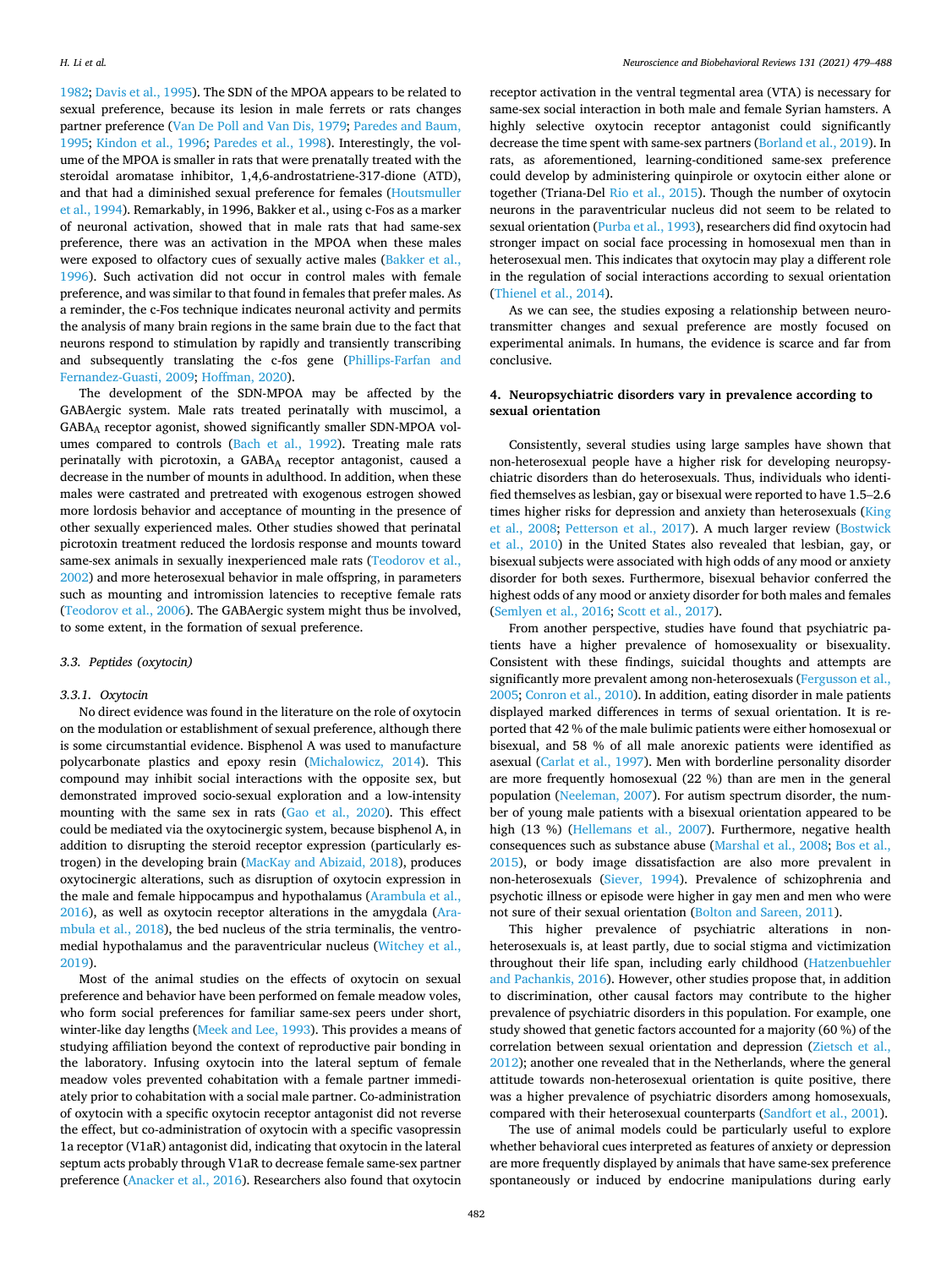development. Such studies have the advantage of dismissing stigma, discrimination, homophobia or incessant bullying that many sexual minorities experience, leaving exposed possible biological factors underlying this high association. However, animal studies have the caveat of using models that cannot mimic all the characteristics; for example, several features of schizophrenia, depressed mood and homosexuality are exclusively human-centered concepts.

Using rats as experimental subjects, we found higher values of experimental anxiety in the EPM and despair in the forced swim test in the males with same-sex preference ([Garcia-Cardenas et al., 2015](#page-7-0); [Hernandez and Fernandez-Guasti, 2018\)](#page-7-0). It could be argued that the higher levels of anxiety and despair in these rats were due to the prenatal treatment with the aromatase inhibitor used to change partner-preference, rather than to the expression of this preference. Contrary to this idea, we found a similar increase in anxiety-like behaviors in spontaneously male-oriented male rats, supporting the idea that such an increase was associated with sex preference ([Garcia--](#page-7-0)[Cardenas et al., 2015](#page-7-0)). The mechanisms underlying this interesting association are unknown, but some speculations have been made.

Brain aromatase activity is primarily found in sexually dimorphic areas including the amygdala, the bed nucleus of the stria terminalis, the paraventricular preoptic area and the ventromedial hypothalamic nucleus [\(Roselli and Resko, 1993\)](#page-8-0). Interestingly, these areas, in addition to their role in determining sex preference ([Houtsmuller et al., 1994](#page-8-0); [Paredes and Baum, 1995](#page-8-0); [Paredes et al., 1998](#page-8-0); [Kondo and Sachs, 2002](#page-8-0); [Coria-Avila et al., 2018](#page-7-0)), participate in the control of various emotional processes, including anxiety and depression. Researchers found that aromatase knockout (ArKO) female mice exhibited a depressive-like profile in the forced swim test, because they displayed fewer active behaviors and increased passive behaviors, such as immobility (reflecting despair) ([Dalla et al., 2004\)](#page-7-0); similar results were not observed in male mice ([Dalla et al., 2005\)](#page-7-0). ([Silveira et al., 1993](#page-9-0)) showed that after exposing male animals to the EPM, there was an increased c-Fos expression in brain areas rich in aromatase, such as the amygdala, the bed nucleus of the stria terminalis, and the anterior hypothalamic area, among others. Additional evidence in favor of this association was raised by the group of Adekunbi and co-workers in 2018. They hypothesized that the medial amygdala kisspeptin neurons could be involved in regulating attraction towards opposite-sex conspecifics as well as experimental anxiety. They found that after selectively stimulating these neurons, there was an increase in the time spent by male mice investigating estrous females. Additionally, there was an increase in the duration of social interaction, accompanied by a reduction in experimental anxiety when tested in the EPM. The authors concluded that activation of medial amygdala kisspeptin neurons enhanced the males' sexual partner preference for females, and decreased anxiety-like behaviors [\(Adekunbi et al., 2018](#page-6-0)). Remarkably, this association has also been demonstrated in clinics: the enhancement of limbic brain activity by kisspeptin in men viewing sexual images correlates with the attenuation of negative mood and reduced sexual aversion [\(Comninos et al.,](#page-7-0)  [2017\)](#page-7-0). These associations, however, have still to be explored in subjects with same-sex preference.

Furthermore, specific disrupts in certain neurotransmitter systems, particularly the serotonergic (see above), may underlie same-sex preference and higher levels of despair [\(Hernandez and Fernandez-Guasti,](#page-7-0)  [2018\)](#page-7-0). Thus, in the forced swim test, we found an increased immobility accompanied by reduced swimming in male rats having same-sex preference. This result suggests involvement of the serotonergic system, because treatment with drugs that increase serotonergic transmission also reduce immobility and increase swimming ([Nagayama et al., 1991](#page-8-0); [Detke et al., 1995;](#page-7-0) [Lucki, 1998](#page-8-0); [Blier and de Montigny, 1999](#page-6-0)). These data suggest interactions among sex preference; changes in the serotonergic system; and levels of despair, which is one of the main features of depression. Overall, these data reinforce the idea that same-sex preference and high levels of experimental anxiety and depression may be related.

# **5. Possible mechanisms for neurotransmitters in shaping sexual preference**

According to the classic organizational hypothesis of sexual differentiation ([Cooke et al., 1998](#page-7-0)), the sex-typical programs established early in life are largely determined by circulating testosterone that, depending on the species, needs to be aromatized in specific brain areas to estrogens to exert its defeminizing (inhibiting the expression of female-related characteristics) and masculinizing (promoting the expression of male typical features) actions. In mammals, in the absence of fetal testosterone production, the brain is not defeminized and retains a cyclic gonadotropin-releasing hormone secretion required for ovulation and the expression of feminine sexual behaviors. The critical brain developmental period of sexual differentiation in rats is between prenatal day 1819 and postnatal days 1–10, which is comparable to the 23–40 week gestation period in humans ([Weisz and Ward, 1980](#page-9-0); [Semple](#page-8-0)  [et al., 2013](#page-8-0)). Prenatal hormone exposure may influence sexual orientation in humans and also, as aforementioned, in animal models. Regarding the former, women with congenital adrenal hyperplasia (CAH), who are exposed to high levels of androgens prenatally, exhibited greater probability of being lesbian and were reported to have more non-heterosexual fantasies than the general population [\(Meyer--](#page-8-0)[Bahlburg et al., 2008;](#page-8-0) [Daae et al., 2020\)](#page-7-0). Male rats, mice and ferrets castrated at birth exhibited a lower female partner preference, even if administered testosterone or estradiol when adults, as compared to those not castrated during early life. This evidence confirms the role of testosterone in organizing a male-typical partner preference [\(Stockman](#page-9-0)  [et al., 1985;](#page-9-0) [Brand et al., 1991](#page-7-0)).

In addition, modifying neurotransmitters during development may also affect aspects of sexual brain differentiation. For example, injecting serotonin agonists (5-methoxytryptamine or the selective  $5-HT<sub>2A/2C</sub>$ agonist, 2,5-Dimethoxy-4-iodoamphetamine hydrochloride, DOI) to male rats during the second week of postnatal life, the size of the SDN-MPOA was decreased (feminized), eliminating this typical brain sex difference ([Madden et al., 2016\)](#page-8-0). However, the sex difference in calbindin-SDN size was maintained regardless of serotoninergic drug treatment. This observation suggests that although gonadal hormones shape the volume of the whole SDN-MPOA, serotonin mediates only the sexual differentiation of non-calbindin cell populations within the SDN-MPOA.

Another example refers to the neuroendocrine regulation of luteinizing hormone (LH) release. The central dopaminergic system is implicated in the estrogen-induced desensitization of LH secretion to the negative estrogen feedback [\(Docke et al., 1987](#page-7-0)). Though still controversial, researchers also found a differential neuroendocrine responsiveness of LH secretion between homosexual and heterosexual men or women. Thus, the administration of conjugated estrogens exerted a positive feedback action on serum LH within 48 h in heterosexual women, but not in heterosexual men. Conjugated estrogens also stimulated a significant increase in serum LH in homosexual men 72 h after treatment, but this LH concentration was between that observed in heterosexual men and women [\(Gladue et al., 1984\)](#page-7-0). After reviewing these data, the authors concluded that homosexual men showed a positive estrogen feedback on LH secretion that was never observed in heterosexual men, suggesting that the brain mechanisms controlling the pituitary secretion of LH in homosexual men is different from that of heterosexuals (Dörner [et al., 1975](#page-7-0); Dörner, 1978). However, Barbarino et al., discovered that estradiol caused a significant increase in serum LH in men (presumably heterosexuals, sexual orientation not specified) with or without gonads, suggesting that the modulation of gonadotropin secretion in men is not influenced by the perinatal exposure of the hypothalamus to androgens [\(Barbarino et al., 1983](#page-6-0)). In a follow up review, Baum et al., concluded that in heterosexual men (as in other male primates) the neuroendocrine mechanism mediating positive feedback effects of estrogens on LH secretion is not defeminized during the sexual differentiation process, making it a response that would not provide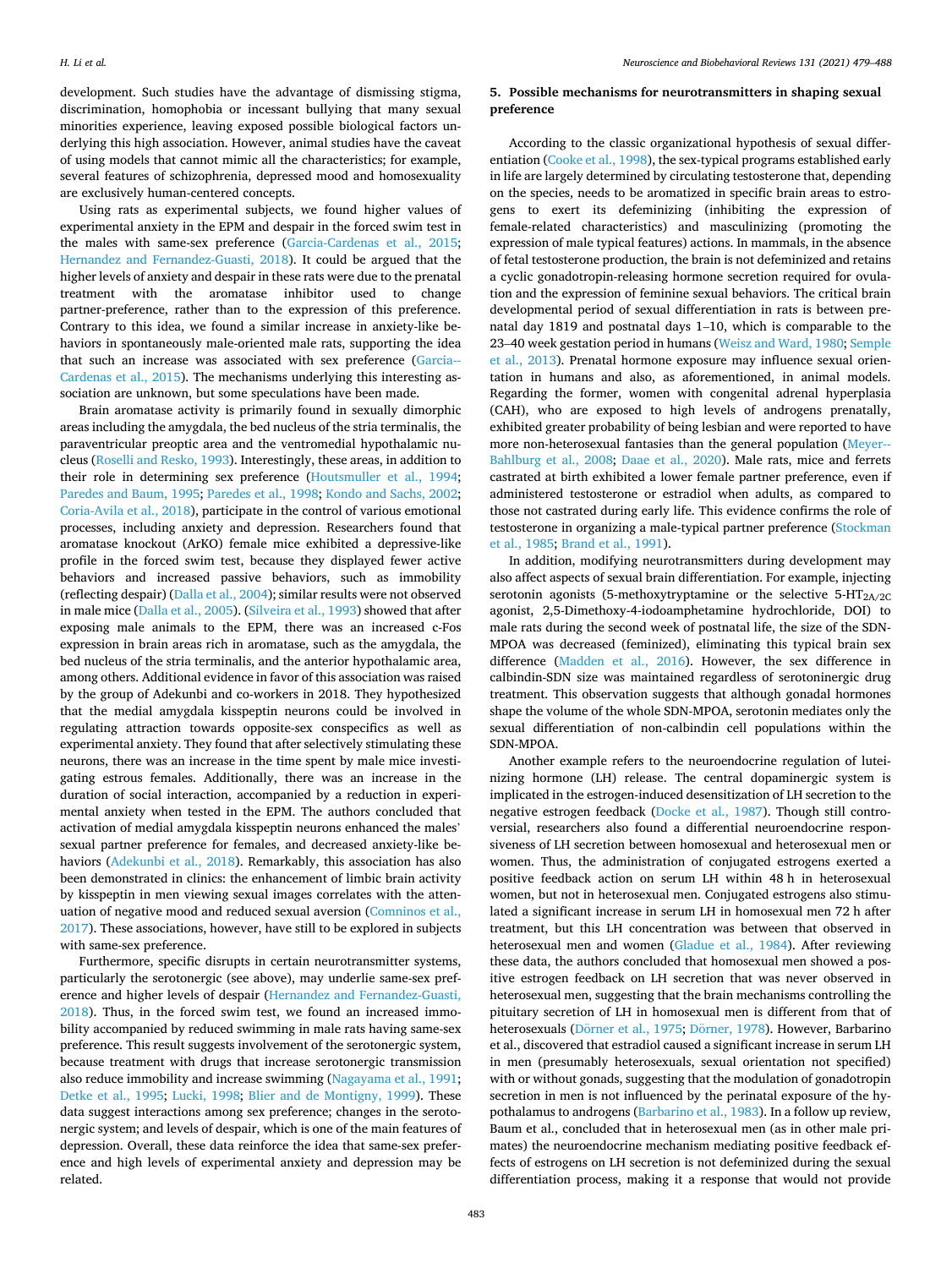evidence regarding possible neuroendocrine differences between homosexual and heterosexual men [\(Baum et al., 1985](#page-6-0)).

During the early postnatal period in the hypothalamus and limbic system, GABA and its rate limiting synthesis enzyme, glutamate decarboxylase (GAD), together with GABAA receptors, are more prevalent in male than in female rats, but later this sex difference disappears [\(Davis](#page-7-0)  [et al., 1999\)](#page-7-0). This sex difference is estrogen-dependent, and recent evidence suggests that some of the organizational effects of estradiol action involve the GABAergic system [\(McCarthy et al., 2002\)](#page-8-0). All these data suggest that changes in neurotransmitters during development affect sex-related anatomical and functional characteristics. Whether they are related to sexual preference or other aspects of behavior remain a matter of study.

Genetic studies point to a relationship between neurotransmitters and sexual orientation. Genome-wide association studies based on a European ancestry sample and a Chinese Han population sample revealed that *Catechol-O-methyltransferase (COMT)*, *methylenetetrahydrofolate reductase (MTHFR)* and the human *sonic hedgehog (SHH)* were related to sexual orientation ([Wang et al., 2012;](#page-9-0) [Yu et al., 2015](#page-9-0); [Qin](#page-8-0)  [et al., 2018](#page-8-0)). *COMT* is a protein of 271 amino acids ([Martinez et al.,](#page-8-0)  [2009\)](#page-8-0), regulating the catabolism of neurotransmitters such as dopamine, norepinephrine and epinephrine, as well as of catechol-estrogens ([Weinshilboum et al., 1999](#page-9-0)). In addition, *MTHFR* may affect *COMT*  methylation and *COMT* function ([Friso et al., 2002](#page-7-0); [de Arruda et al.,](#page-7-0)  [2013\)](#page-7-0). *SHH* is one of the key molecules that define the fate of serotonergic neurons, as well as their specification and axon pathfinding in the spinal cord and in the brain stem ([Briscoe and Ericson, 2001](#page-7-0); [Cayuso](#page-7-0)  [et al., 2006;](#page-7-0) [Xie et al., 2018\)](#page-9-0). To some extent, these studies indicate that there may be a relation between sexual orientation and genes involved in the regulation of neurotransmitters.

# **6. Sexual fluidity**

No pre- or postnatal manipulation in any male animal has resulted in subjects that, as adults, have a complete feminine sexual behavior repertoire. That is, even if treated with aromatase inhibitors or castrated and treated with hormones, some adult males display various degrees of male sexual behavior towards females ([Sommer and Vasey, 2006\)](#page-9-0). The same applies to masculinized females. This observation led to the idea that sexual preference in animals and sexual orientation in humans is not expressed as a binary selection, but rather as sexual fluidity. In animal models, now we know that sexual preference and behavior may vary depending upon endocrine factors during early development as well as sexually rewarding behaviors either with males or with females ([Fer](#page-7-0)[guson et al., 1970;](#page-7-0) [Shillito, 1970;](#page-9-0) [Olvera-Hernandez et al., 2019](#page-8-0)). In humans, the main mechanism responsible for gender identity and sexual orientation in males involves a direct effect of testosterone on the developing human brain, as is apparent from the psychosexual development of patients with complete androgen insensitivity syndrome (CAIS). People with this condition produce testosterone, but their bodies (including their brains) are insensitive to it as a result of mutations in the androgen receptor gene, which leads to feminization of the external sex organs and the brain [\(Wisniewski et al., 2000](#page-9-0)). Even if they are genetically male (with XY chromosomes), they are phenotypically women with normal feminization of secondary sexual characteristics, except for lacking female-typical amounts of axillary and pubic hair in adulthood. Regarding their sexual orientation, almost all (above 90 %) women with CAIS were heterosexual with no libido problems and with the ability to experience orgasms (this last finding illustrates that although androgens contribute to libido and orgasm in women [\(Sherwin, 1988\)](#page-9-0), orgasms can be experienced by women with CAIS. Only 1 out of 14 (7%) women with CAIS reported gynephilic attraction i.e, attraction for women, fantasies, and experiences; however, she indicated that a lesbian orientation applied to her only in adulthood, suggesting that the development of female homosexuality was not associated with androgen exposure, but perhaps was related to having both a short vagina and a fear of vaginoplasty ([Wisniewski et al., 2000](#page-9-0)).

Recently the concept of sexual fluidity in humans, which was first raised by Kinsey ([Kinsey et al., 2003](#page-8-0)), got much attention. Sexual orientation is here conceptualized as a multi-dimensional construct comprising self-identified labels that could change [\(Mustanski et al.,](#page-8-0)  [2002\)](#page-8-0). This goes against the classic models of sexual orientation development in which formation of sexual orientation takes place before birth [\(Swaab et al., 2021\)](#page-9-0) and remains stable in adulthood [\(Money,](#page-8-0)  [1976;](#page-8-0) [Boucek and Kubankova, 1981](#page-7-0)). Some patients who were treated with antipsychotic drugs and developed hypersexuality were reported to change sexual orientation [\(Uitti et al., 1989;](#page-9-0) [Klos et al., 2005](#page-8-0)). In addition, two case reports revealed a change in sexual orientation in patients suffering from Kluver-Bucy syndrome ([Lilly et al., 1983](#page-8-0)). However, in both cases, such change may be related to hypersexuality rather than to sexual fluidity.

A few persons were claimed to change sexual orientation from homosexuality to heterosexuality in the framework of religiously mediated sexual orientation change ([Jones and Yarhouse, 2011\)](#page-8-0). On the other hand, it was shown that policies recognizing same-sex relationships may encourage women to report a sexual minority orientation [\(Charlton](#page-7-0)  [et al., 2016\)](#page-7-0). Notwithstanding, the impossibility of changing sexual orientation (homosexuality to heterosexuality) in adulthood is the strongest argument against the idea that environmental influences are determinants for the establishment of sexual orientation, and against the thought that homosexuality is a life choice. Worldwide, several methods have been used to "cure" homosexuality, including hormonal treatments to adults (which involve castration and administration of testosterone or estrogens, and which affect libido but fail to change sexual orientation); psychoanalysis; apomorphine (used as an emetic) in combination with homoerotic films; psychosurgery (hypothalamic lesions); electroshocks; chemical induction of epileptic seizures; and even incarceration and torture. None of these interventions changed sexual orientation ([LeVay,](#page-8-0)  [2011;](#page-8-0) [Balthazart, 2012\)](#page-6-0).

These findings do not pretend to support the biological determinism of human behavior, particularly to the various aspects of sexuality (selfidentification, attraction, fantasy and behavior). In recent studies, people were reported to change their sexual orientation to some limited degree by different interventions ([Spitzer, 2003](#page-9-0)). However, reparative interventions may focus on changing the behavior rather than the innate orientation itself. Many sexual orientation reparative therapies conducted in history have indeed been reported to be based on faulty assumptions, not effective, and probably doing harm to such individuals ([Haldeman, 1994](#page-7-0); [Bradshaw et al., 2015](#page-7-0)).

# **7. Discussion**

Neuropsychiatric disorders such as major depressive disorder, bipolar disorder, schizophrenia and autism are highly prevalent ([Kessler](#page-8-0)  [et al., 2005\)](#page-8-0), contribute to 32 percent of years lived with disability and 13 percent of disability-adjusted life years ([Vigo et al., 2016](#page-9-0)). As we mentioned earlier, the prevalence of these disorders is higher in sexual minorities ([Yarns et al., 2016](#page-9-0)).

Neuropsychiatric disorders may be based upon altered activity in neurotransmitter systems during development or adulthood. Sexual differentiation of the brain in terms of sexual orientation is not only determined by sex hormones, but also affected by neurotransmitters. On the bases of these observations, we hypothesize that altered neurotransmitter levels during development will increase the chance for both non-heterosexual differentiation and neuropsychiatric disorders in the child's later life. This possibility may have clinical implications, because medication or other compounds that pass the placenta, when administered to pregnant women, may alter brain development and behavior of the fetus in a permanent way, leading to changes in structures involved in the control of emotionality. However, so far, no studies on the permanent effects of chemicals having long-term influences on brain development and behavior have studied the possibility of combined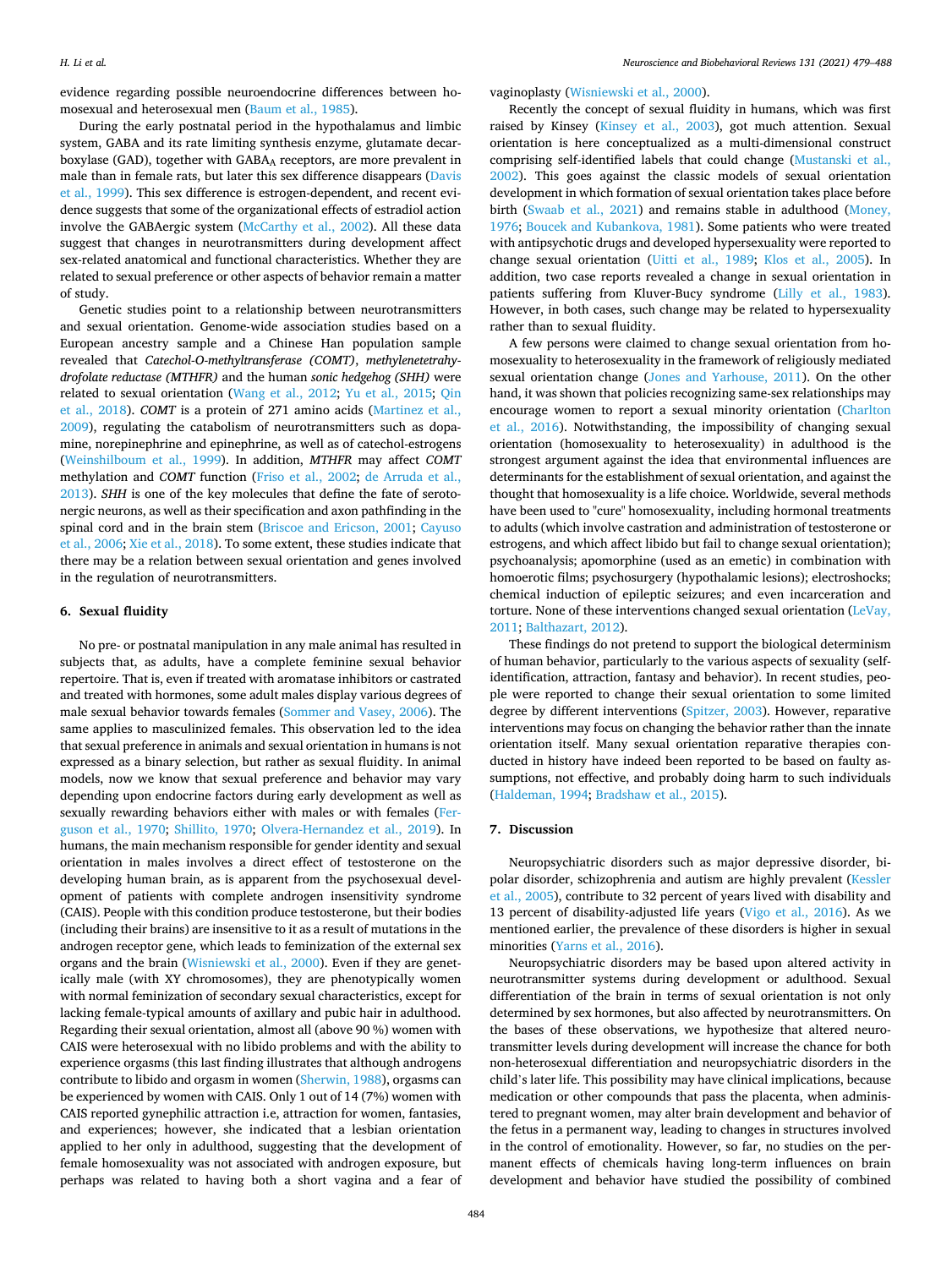<span id="page-6-0"></span>non-heterosexual orientation and psychiatric problems as an outcome. A high proportion of fetuses are exposed to chemical compounds acting on neurotransmitters. According to a survey conducted in the United States, among women who had been pregnant in the past year, 25.3 % would meet criteria for a psychiatric disorder [\(Vesga-Lopez et al., 2008](#page-9-0)). It is estimated that approximately 10 % of those women were prescribed with a psychotropic drug during pregnancy. This average varied from 6 to 15 % between states [\(Hanley and Mintzes, 2014](#page-7-0)). In some rare cases, the administration of compounds during pregnancy could result in severe developmental brain disorders. For instance, studies indicate that maternal exposure to SSRIs during pregnancy increases the risk, in offspring, of autism (Andalib et al., 2017; [Janecka et al., 2019](#page-8-0)) or pragmatic language disorder, and other broader behaviors that coincide with autism ([Dhaliwal et al., 2020;](#page-7-0) [Smearman et al., 2020](#page-9-0); [van der Veere](#page-9-0)  [et al., 2020\)](#page-9-0), as well as anxiety and depressive behaviors in humans and in rodent models ([Houwing et al., 2020;](#page-8-0) [Hutchison et al., 2020\)](#page-8-0). Old anti-epileptics such as diphantoin or phenobarbital, when given during pregnancy, caused a high prevalence of gender dysphoria in the children ([Dessens et al., 1999\)](#page-7-0). Pre-birth exposure to nicotine also increases the likelihood of lesbian daughters ([Ellis and Cole-Harding, 2001](#page-7-0)). Pregnant women or laboratory animals suffering serious stress are more likely to give birth to males or females that later in life would show same-sex preference and heterotypical sexual behavior [\(Ward, 1972](#page-9-0); Dörner [et al., 1980;](#page-7-0) Dörner [et al., 1983;](#page-7-0) [Ellis and Cole-Harding, 2001;](#page-7-0) Kaiser [et al., 2003;](#page-8-0) [Meek et al., 2006](#page-8-0); [Hernandez et al., 2020\)](#page-7-0). This effect has been explained by the raised levels of stress hormones, corticosteroids, that may affect the production of fetal sex hormones ([McCormick et al.,](#page-8-0)  [1995;](#page-8-0) [Szuran et al., 2000\)](#page-9-0).

The use of oxytocin to induce and/or augment labor and delivery is on the rise. Maternal exposure to oxytocin during birth has a modest association with risk for autism in male newborns [\(Weisman et al.,](#page-9-0)  [2015\)](#page-9-0). Meanwhile, babies whose mothers take drugs before their birth not only display withdrawal syndrome after birth, but also could be left with permanent brain damage. Children having intrauterine exposure to cocaine had a decreased head circumference, and exhibited more withdrawn, anxious, and depressed behaviors at 10 years of age ([Richardson et al., 2013\)](#page-8-0) as well as less favorable function as adolescents ([Buckingham-Howes et al., 2013\)](#page-7-0). These studies suggest that fetal exposure to medication that affects neurotransmitters may increase adverse neuropsychiatric outcome in newborns.

It is known now that same-sex preference does not have a single cause, but is determined by a complex interplay of different biological factors, including a genetic component (Bocklandt et al., 2006), hormonal exposure, fraternal birth order, prenatal stress and so on (Balthazart, 2020). So, the large heterogeneity in putative causal factors observed within any given sample of gay men may be underlaid by different mechanisms working to different degrees, times or combinations with each other during pre- and postnatal development [\(Swift--](#page-9-0)[Gallant et al., 2019;](#page-9-0) [Tasos, 2021](#page-9-0)). Future studies should take into account the effects that prenatally administered drugs may have on sexual orientation.

# **8. Conclusion**

Neurotransmitters like serotonin, dopamine, oxytocin, GABA, in addition to hormonal factors, may play a part in determining sexual orientation, especially during early development. The high association between psychiatric alterations and non-heterosexual orientation suggests that neurotransmitter changes during development may have an impact on both. Medications and other chemicals given to pregnant woman may promote the development of neuropsychiatric disorders in the offspring and could lead to individuals with non-heterosexual orientation. However, there is a great need for studies on the permanent effects of chemicals affecting, in the long term, brain development and behavior, and that investigate the possibility of a combination of non-heterosexual orientation and psychiatric problems as an outcome.

Since a high proportion of fetuses are exposed to chemical compounds acting on neurotransmitters, this is of great clinical importance.

# **Declaration of Competing Interest**

The authors report no declarations of interest.

#### **Acknowledgements**

Haimei Li is the recipient of a fellowship [No. 201906320418] from the China Scholarship Council (CSC). We are grateful to Mrs. Paula Reinbold for her excellent English editorial work.

#### **References**

- [Abe, C., Johansson, E., Allzen, E., Savic, I., 2014. Sexual orientation related differences in](http://refhub.elsevier.com/S0149-7634(21)00431-0/sbref0005)  [cortical thickness in male individuals. PLoS One 9 \(12\), e114721](http://refhub.elsevier.com/S0149-7634(21)00431-0/sbref0005).
- [Abe, C., Rahman, Q., Langstrom, N., Ryden, E., Ingvar, M., Landen, M., 2018. Cortical](http://refhub.elsevier.com/S0149-7634(21)00431-0/sbref0010) [brain structure and sexual orientation in adult females with bipolar disorder or](http://refhub.elsevier.com/S0149-7634(21)00431-0/sbref0010)  [attention deficit hyperactivity disorder. Brain Behav. 8 \(7\), e00998](http://refhub.elsevier.com/S0149-7634(21)00431-0/sbref0010).
- [Adekunbi, D.A., Li, X.F., Lass, G., Shetty, K., Adegoke, O.A., Yeo, S.H., Colledge, W.H.,](http://refhub.elsevier.com/S0149-7634(21)00431-0/sbref0015) Lightman, S.L., O'[Byrne, K.T., 2018. Kisspeptin neurones in the posterodorsal medial](http://refhub.elsevier.com/S0149-7634(21)00431-0/sbref0015)  [amygdala modulate sexual partner preference and anxiety in male mice.](http://refhub.elsevier.com/S0149-7634(21)00431-0/sbref0015) [J. Neuroendocrinol. 30 \(3\), e12572.](http://refhub.elsevier.com/S0149-7634(21)00431-0/sbref0015)
- [Anacker, A.M., Christensen, J.D., LaFlamme, E.M., Grunberg, D.M., Beery, A.K., 2016.](http://refhub.elsevier.com/S0149-7634(21)00431-0/sbref0020)  [Septal oxytocin administration impairs peer affiliation via V1a receptors in female](http://refhub.elsevier.com/S0149-7634(21)00431-0/sbref0020)  [meadow voles. Psychoneuroendocrinology 68, 156](http://refhub.elsevier.com/S0149-7634(21)00431-0/sbref0020)–162.
- [Andalib, S., Emamhadi, M.R., Yousefzadeh-Chabok, S., Shakouri, S.K., Hoilund-](http://refhub.elsevier.com/S0149-7634(21)00431-0/sbref0025)[Carlsen, P.F., Vafaee, M.S., Michel, T.M., 2017. Maternal SSRI exposure increases the](http://refhub.elsevier.com/S0149-7634(21)00431-0/sbref0025)  [risk of autistic offspring: a meta-analysis and systematic review. Eur. Psychiatry 45,](http://refhub.elsevier.com/S0149-7634(21)00431-0/sbref0025)  161–[166](http://refhub.elsevier.com/S0149-7634(21)00431-0/sbref0025).
- [Angoa-Perez, M., Herrera-Mundo, N., Kane, M.J., Sykes, C.E., Anneken, J.H.,](http://refhub.elsevier.com/S0149-7634(21)00431-0/sbref0030)  [Francescutti, D.M., Kuhn, D.M., 2015. Brain serotonin signaling does not determine](http://refhub.elsevier.com/S0149-7634(21)00431-0/sbref0030)  [sexual preference in male mice. PLoS One 10 \(2\), e0118603](http://refhub.elsevier.com/S0149-7634(21)00431-0/sbref0030).
- [Arambula, S.E., Belcher, S.M., Planchart, A., Turner, S.D., Patisaul, H.B., 2016. Impact of](http://refhub.elsevier.com/S0149-7634(21)00431-0/sbref0035)  [low dose oral exposure to bisphenol a \(BPA\) on the neonatal rat hypothalamic and](http://refhub.elsevier.com/S0149-7634(21)00431-0/sbref0035)  [hippocampal transcriptome: a CLARITY-BPA consortium study. Endocrinology 157](http://refhub.elsevier.com/S0149-7634(21)00431-0/sbref0035) [\(10\), 3856](http://refhub.elsevier.com/S0149-7634(21)00431-0/sbref0035)–3872.
- [Arambula, S.E., Jima, D., Patisaul, H.B., 2018. Prenatal bisphenol A \(BPA\) exposure](http://refhub.elsevier.com/S0149-7634(21)00431-0/sbref0040)  [alters the transcriptome of the neonate rat amygdala in a sex-specific manner: a](http://refhub.elsevier.com/S0149-7634(21)00431-0/sbref0040) [CLARITY-BPA consortium study. Neurotoxicology 65, 207](http://refhub.elsevier.com/S0149-7634(21)00431-0/sbref0040)–220.
- [Avitsur, R., Yirmiya, R., 1999. The partner preference paradigm: a method to study](http://refhub.elsevier.com/S0149-7634(21)00431-0/sbref0045) [sexual motivation and performance of female rats. Brain Res. Brain Res. Protoc. 3](http://refhub.elsevier.com/S0149-7634(21)00431-0/sbref0045) [\(3\), 320](http://refhub.elsevier.com/S0149-7634(21)00431-0/sbref0045)–325.
- [Bach, F., Flugge, G., Wuttke, W., 1992. GABAergic influence on the development of the](http://refhub.elsevier.com/S0149-7634(21)00431-0/sbref0050)  [sexually dimorphic nucleus of male and female rats. Brain Res. 573 \(2\), 341](http://refhub.elsevier.com/S0149-7634(21)00431-0/sbref0050)–344.
- [Bakker, J., Brand, T., van Ophemert, J., Slob, A.K., 1993. Hormonal regulation of adult](http://refhub.elsevier.com/S0149-7634(21)00431-0/sbref0055)  [partner preference behavior in neonatally ATD-treated male rats. Behav. Neurosci.](http://refhub.elsevier.com/S0149-7634(21)00431-0/sbref0055) [107 \(3\), 480](http://refhub.elsevier.com/S0149-7634(21)00431-0/sbref0055)–487.
- [Bakker, J., Baum, M.J., Slob, A.K., 1996. Neonatal inhibition of brain estrogen synthesis](http://refhub.elsevier.com/S0149-7634(21)00431-0/sbref0060)  [alters adult neural Fos responses to mating and pheromonal stimulation in the male](http://refhub.elsevier.com/S0149-7634(21)00431-0/sbref0060)  [rat. Neuroscience 74 \(1\), 251](http://refhub.elsevier.com/S0149-7634(21)00431-0/sbref0060)–260.
- [Balthazart, J., 2012. The Biology of Homosexuality. Oxford University Press.](http://refhub.elsevier.com/S0149-7634(21)00431-0/sbref0065)
- [Balthazart, J., 2020. Sexual partner preference in animals and humans. Neurosci.](http://refhub.elsevier.com/S0149-7634(21)00431-0/sbref0070)  [Biobehav. Rev. 115, 34](http://refhub.elsevier.com/S0149-7634(21)00431-0/sbref0070)–47.
- [Bao, A.M., Swaab, D.F., 2010. Sex differences in the brain, behavior, and](http://refhub.elsevier.com/S0149-7634(21)00431-0/sbref0075)  [neuropsychiatric disorders. Neuroscientist 16 \(5\), 550](http://refhub.elsevier.com/S0149-7634(21)00431-0/sbref0075)–565.
- [Bao, A.M., Swaab, D.F., 2011. Sexual differentiation of the human brain: relation to](http://refhub.elsevier.com/S0149-7634(21)00431-0/sbref0080) [gender identity, sexual orientation and neuropsychiatric disorders. Front.](http://refhub.elsevier.com/S0149-7634(21)00431-0/sbref0080)  [Neuroendocrinol. 32 \(2\), 214](http://refhub.elsevier.com/S0149-7634(21)00431-0/sbref0080)–226.
- [Barbarino, A., De Marinis, L., Mancini, A., 1983. Estradiol modulation of basal and](http://refhub.elsevier.com/S0149-7634(21)00431-0/sbref0085)  [gonadotropin-releasing hormone-induced gonadotropin release in intact and](http://refhub.elsevier.com/S0149-7634(21)00431-0/sbref0085)  [castrated men. Neuroendocrinology 36 \(2\), 105](http://refhub.elsevier.com/S0149-7634(21)00431-0/sbref0085)–111.
- [Baum, M.J., Carroll, R.S., Erskine, M.S., Tobet, S.A., 1985. Neuroendocrine response to](http://refhub.elsevier.com/S0149-7634(21)00431-0/sbref0090) [estrogen and sexual orientation. Science 230 \(4728\), 960](http://refhub.elsevier.com/S0149-7634(21)00431-0/sbref0090)–961.
- [Benfield, P., Heel, R.C., Lewis, S.P., 1986. Fluoxetine. A review of its pharmacodynamic](http://refhub.elsevier.com/S0149-7634(21)00431-0/sbref0095)  [and pharmacokinetic properties, and therapeutic efficacy in depressive illness. Drugs](http://refhub.elsevier.com/S0149-7634(21)00431-0/sbref0095)  [32 \(6\), 481](http://refhub.elsevier.com/S0149-7634(21)00431-0/sbref0095)–508.
- [Bernstein, H.G., Dobrowolny, H., Bogerts, B., Keilhoff, G., Steiner, J., 2019. The](http://refhub.elsevier.com/S0149-7634(21)00431-0/sbref0100)  [hypothalamus and neuropsychiatric disorders: psychiatry meets microscopy. Cell](http://refhub.elsevier.com/S0149-7634(21)00431-0/sbref0100) [Tissue Res. 375 \(1\), 243](http://refhub.elsevier.com/S0149-7634(21)00431-0/sbref0100)–258.
- [Blier, P., de Montigny, C., 1999. Serotonin and drug-induced therapeutic responses in](http://refhub.elsevier.com/S0149-7634(21)00431-0/sbref0105)  [major depression, obsessive-compulsive and panic disorders.](http://refhub.elsevier.com/S0149-7634(21)00431-0/sbref0105)  [Neuropsychopharmacology 21 \(2 Suppl\), 91S](http://refhub.elsevier.com/S0149-7634(21)00431-0/sbref0105)–98S.
- [Bocklandt, S., Horvath, S., Vilain, E., Hamer, D.H., 2006. Extreme skewing of X](http://refhub.elsevier.com/S0149-7634(21)00431-0/sbref0110) [chromosome inactivation in mothers of homosexual men. Hum. Genet. 118 \(6\),](http://refhub.elsevier.com/S0149-7634(21)00431-0/sbref0110)  691–[694](http://refhub.elsevier.com/S0149-7634(21)00431-0/sbref0110).
- [Bolton, S.L., Sareen, J., 2011. Sexual orientation and its relation to mental disorders and](http://refhub.elsevier.com/S0149-7634(21)00431-0/sbref0115)  [suicide attempts: findings from a nationally representative sample. Can. J.](http://refhub.elsevier.com/S0149-7634(21)00431-0/sbref0115)  [Psychiatry 56 \(1\), 35](http://refhub.elsevier.com/S0149-7634(21)00431-0/sbref0115)–43.
- [Borland, J.M., Aiani, L.M., Norvelle, A., Grantham, K.N., O](http://refhub.elsevier.com/S0149-7634(21)00431-0/sbref0120)'Laughlin, K., Terranova, J.I., [Frantz, K.J., Albers, H.E., 2019. Sex-dependent regulation of social reward by](http://refhub.elsevier.com/S0149-7634(21)00431-0/sbref0120)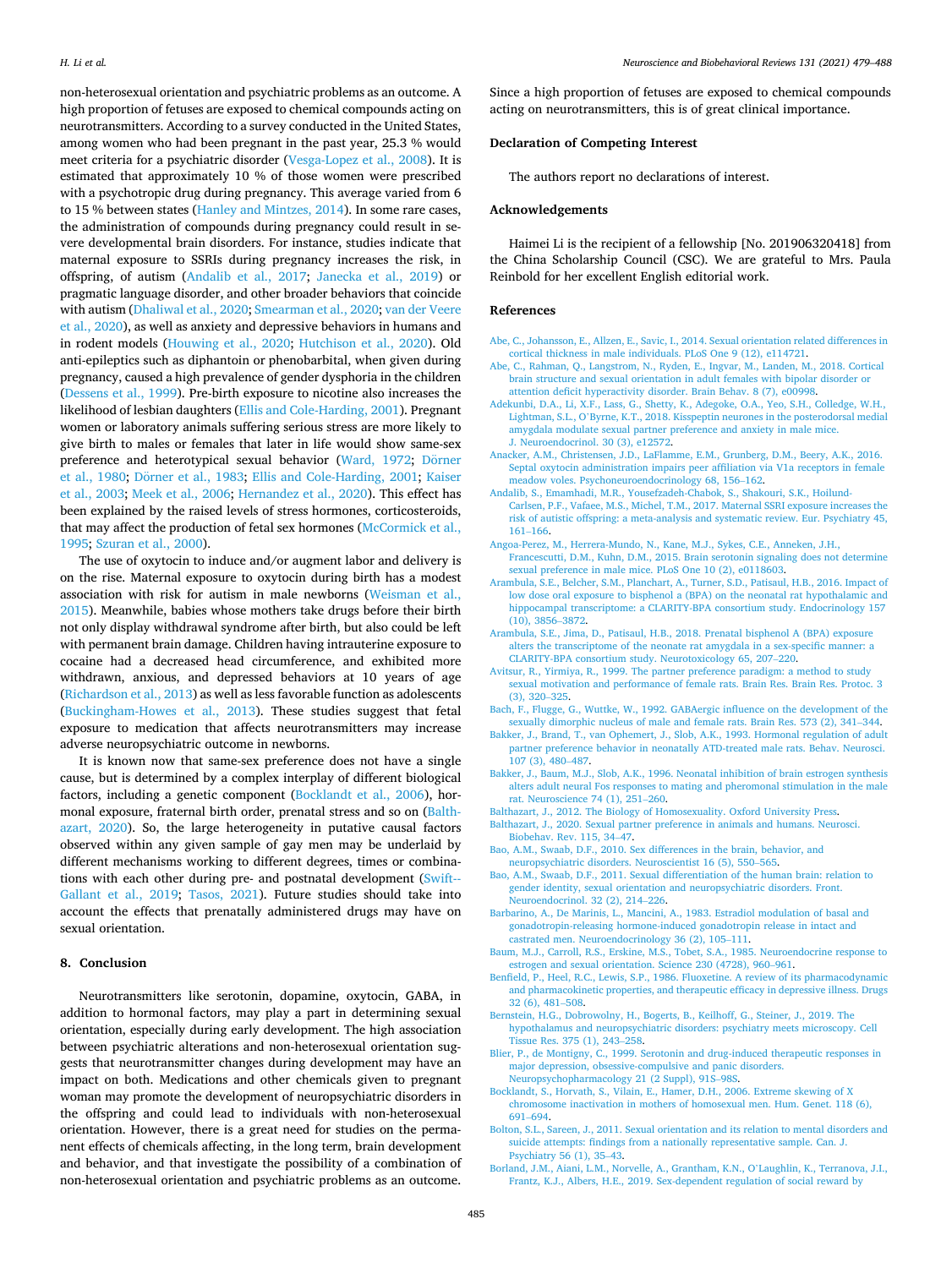<span id="page-7-0"></span>[oxytocin receptors in the ventral tegmental area. Neuropsychopharmacology 44 \(4\),](http://refhub.elsevier.com/S0149-7634(21)00431-0/sbref0120)  785–[792](http://refhub.elsevier.com/S0149-7634(21)00431-0/sbref0120).

- [Bos, H.M., Boschloo, L., Schoevers, R.A., Sandfort, T.G., 2015. Depression and anxiety in](http://refhub.elsevier.com/S0149-7634(21)00431-0/sbref0125)  [patients with and without same-sex attraction: differences in clinical expression,](http://refhub.elsevier.com/S0149-7634(21)00431-0/sbref0125)  [lifestyle factors, and vulnerability indicators. Brain Behav. 5 \(9\), e00363.](http://refhub.elsevier.com/S0149-7634(21)00431-0/sbref0125)
- [Bostwick, W.B., Boyd, C.J., Hughes, T.L., McCabe, S.E., 2010. Dimensions of sexual](http://refhub.elsevier.com/S0149-7634(21)00431-0/sbref0130)  [orientation and the prevalence of mood and anxiety disorders in the United States.](http://refhub.elsevier.com/S0149-7634(21)00431-0/sbref0130)  [Am. J. Public Health 100 \(3\), 468](http://refhub.elsevier.com/S0149-7634(21)00431-0/sbref0130)–475.
- [Boucek, J., Kubankova, V., 1981. Development of the differences between the mean life](http://refhub.elsevier.com/S0149-7634(21)00431-0/sbref0135)  [expectancy in men and women in the Czech Socialist Republic in recent years.](http://refhub.elsevier.com/S0149-7634(21)00431-0/sbref0135) [Z. Arztl. Fortbild. \(Jena\) 75 \(5\), 241](http://refhub.elsevier.com/S0149-7634(21)00431-0/sbref0135)–243.
- [Bradshaw, K., Dehlin, J.P., Crowell, K.A., Galliher, R.V., Bradshaw, W.S., 2015. Sexual](http://refhub.elsevier.com/S0149-7634(21)00431-0/sbref0140)  [orientation change efforts through psychotherapy for LGBQ individuals affiliated](http://refhub.elsevier.com/S0149-7634(21)00431-0/sbref0140) [with the Church of Jesus Christ of Latter-day Saints. J. Sex Marital Ther. 41 \(4\),](http://refhub.elsevier.com/S0149-7634(21)00431-0/sbref0140) 391–[412](http://refhub.elsevier.com/S0149-7634(21)00431-0/sbref0140).
- [Brand, T., Kroonen, J., Mos, J., Slob, A.K., 1991. Adult partner preference and sexual](http://refhub.elsevier.com/S0149-7634(21)00431-0/sbref0145)  [behavior of male rats affected by perinatal endocrine manipulations. Horm. Behav.](http://refhub.elsevier.com/S0149-7634(21)00431-0/sbref0145)  [25 \(3\), 323](http://refhub.elsevier.com/S0149-7634(21)00431-0/sbref0145)–341.
- [Branstrom, R., 2017. Minority stress factors as mediators of sexual orientation disparities](http://refhub.elsevier.com/S0149-7634(21)00431-0/sbref0150)  [in mental health treatment: a longitudinal population-based study. J. Epidemiol.](http://refhub.elsevier.com/S0149-7634(21)00431-0/sbref0150) [Community Health 71 \(5\), 446](http://refhub.elsevier.com/S0149-7634(21)00431-0/sbref0150)–452.
- [Briscoe, J., Ericson, J., 2001. Specification of neuronal fates in the ventral neural tube.](http://refhub.elsevier.com/S0149-7634(21)00431-0/sbref0155) [Curr. Opin. Neurobiol. 11 \(1\), 43](http://refhub.elsevier.com/S0149-7634(21)00431-0/sbref0155)–49.
- [Buckingham-Howes, S., Berger, S.S., Scaletti, L.A., Black, M.M., 2013. Systematic review](http://refhub.elsevier.com/S0149-7634(21)00431-0/sbref0160)  [of prenatal cocaine exposure and adolescent development. Pediatrics 131 \(6\),](http://refhub.elsevier.com/S0149-7634(21)00431-0/sbref0160) [e1917](http://refhub.elsevier.com/S0149-7634(21)00431-0/sbref0160)–1936.

[Carlat, D.J., Camargo Jr, C.A., Herzog, D.B., 1997. Eating disorders in males: a report on](http://refhub.elsevier.com/S0149-7634(21)00431-0/sbref0165)  [135 patients. Am. J. Psychiatry 154 \(8\), 1127](http://refhub.elsevier.com/S0149-7634(21)00431-0/sbref0165)–1132.

- [Cayuso, J., Ulloa, F., Cox, B., Briscoe, J., Marti, E., 2006. The Sonic hedgehog pathway](http://refhub.elsevier.com/S0149-7634(21)00431-0/sbref0170)  [independently controls the patterning, proliferation and survival of neuroepithelial](http://refhub.elsevier.com/S0149-7634(21)00431-0/sbref0170) [cells by regulating Gli activity. Development 133 \(3\), 517](http://refhub.elsevier.com/S0149-7634(21)00431-0/sbref0170)–528.
- [Charlton, B.M., Corliss, H.L., Spiegelman, D., Williams, K., Austin, S.B., 2016. Changes in](http://refhub.elsevier.com/S0149-7634(21)00431-0/sbref0175)  [reported sexual orientation following US states recognition of same-sex couples. Am.](http://refhub.elsevier.com/S0149-7634(21)00431-0/sbref0175)  [J. Public Health 106 \(12\), 2202](http://refhub.elsevier.com/S0149-7634(21)00431-0/sbref0175)–2204.
- [Chen, B., Liu, H., Ren, J., Guo, A., 2012. Mutation of Drosophila dopamine receptor](http://refhub.elsevier.com/S0149-7634(21)00431-0/sbref0180)  [DopR leads to male-male courtship behavior. Biochem. Biophys. Res. Commun. 423](http://refhub.elsevier.com/S0149-7634(21)00431-0/sbref0180)  [\(3\), 557](http://refhub.elsevier.com/S0149-7634(21)00431-0/sbref0180)–563.

[Cibrian-Llanderal, T., Rosas-Aguilar, V., Triana-Del Rio, R., Perez, C.A., Manzo, J.,](http://refhub.elsevier.com/S0149-7634(21)00431-0/sbref0185)  [Garcia, L.I., Coria-Avila, G.A., 2012. Enhaced D2-type receptor activity facilitates the](http://refhub.elsevier.com/S0149-7634(21)00431-0/sbref0185)  [development of conditioned same-sex partner preference in male rats. Pharmacol.](http://refhub.elsevier.com/S0149-7634(21)00431-0/sbref0185) [Biochem. Behav. 102 \(2\), 177](http://refhub.elsevier.com/S0149-7634(21)00431-0/sbref0185)–183.

- [Comninos, A.N., Wall, M.B., Demetriou, L., Shah, A.J., Clarke, S.A., Narayanaswamy, S.,](http://refhub.elsevier.com/S0149-7634(21)00431-0/sbref0190)  [Nesbitt, A., Izzi-Engbeaya, C., Prague, J.K., Abbara, A., Ratnasabapathy, R.,](http://refhub.elsevier.com/S0149-7634(21)00431-0/sbref0190) [Salem, V., Nijher, G.M., Jayasena, C.N., Tanner, M., Bassett, P., Mehta, A.,](http://refhub.elsevier.com/S0149-7634(21)00431-0/sbref0190)  [Rabiner, E.A., Honigsperger, C., Silva, M.R., Brandtzaeg, O.K., Lundanes, E.,](http://refhub.elsevier.com/S0149-7634(21)00431-0/sbref0190)  Wilson, S.R., Brown, R.C., Thomas, S.A., Bloom, S.R., Dhillo, W.S., 2017. Kisspeptin [modulates sexual and emotional brain processing in humans. J. Clin. Invest. 127 \(2\),](http://refhub.elsevier.com/S0149-7634(21)00431-0/sbref0190)  709–[719](http://refhub.elsevier.com/S0149-7634(21)00431-0/sbref0190).
- [Conron, K.J., Mimiaga, M.J., Landers, S.J., 2010. A population-based study of sexual](http://refhub.elsevier.com/S0149-7634(21)00431-0/sbref0195)  [orientation identity and gender differences in adult health. Am. J. Public Health 100](http://refhub.elsevier.com/S0149-7634(21)00431-0/sbref0195)  [\(10\), 1953](http://refhub.elsevier.com/S0149-7634(21)00431-0/sbref0195)–1960.
- [Cooke, B., Hegstrom, C.D., Villeneuve, L.S., Breedlove, S.M., 1998. Sexual differentiation](http://refhub.elsevier.com/S0149-7634(21)00431-0/sbref0200)  [of the vertebrate brain: principles and mechanisms. Front. Neuroendocrinol. 19 \(4\),](http://refhub.elsevier.com/S0149-7634(21)00431-0/sbref0200)  323–[362](http://refhub.elsevier.com/S0149-7634(21)00431-0/sbref0200).
- [Coria-Avila, G.A., Cibrian-Llanderal, T., Diaz-Estrada, V.X., Garcia, L.I., Toledo-](http://refhub.elsevier.com/S0149-7634(21)00431-0/sbref0205)[Cardenas, R., Pfaus, J.G., Manzo, J., 2018. Brain activation associated to olfactory](http://refhub.elsevier.com/S0149-7634(21)00431-0/sbref0205) [conditioned same-sex partner preference in male rats. Horm. Behav. 99, 50](http://refhub.elsevier.com/S0149-7634(21)00431-0/sbref0205)–56.
- [Daae, E., Feragen, K.B., Waehre, A., Nermoen, I., Falhammar, H., 2020. Sexual](http://refhub.elsevier.com/S0149-7634(21)00431-0/sbref0210)  [orientation in individuals with congenital adrenal hyperplasia: a systematic review.](http://refhub.elsevier.com/S0149-7634(21)00431-0/sbref0210)  [Front. Behav. Neurosci. 14, 38.](http://refhub.elsevier.com/S0149-7634(21)00431-0/sbref0210)
- [Dalla, C., Antoniou, K., Papadopoulou-Daifoti, Z., Balthazart, J., Bakker, J., 2004.](http://refhub.elsevier.com/S0149-7634(21)00431-0/sbref0215)  [Oestrogen-deficient female aromatase knockout \(ArKO\) mice exhibit depressive-like](http://refhub.elsevier.com/S0149-7634(21)00431-0/sbref0215)  [symptomatology. Eur. J. Neurosci. 20 \(1\), 217](http://refhub.elsevier.com/S0149-7634(21)00431-0/sbref0215)–228.
- [Dalla, C., Antoniou, K., Papadopoulou-Daifoti, Z., Balthazart, J., Bakker, J., 2005. Male](http://refhub.elsevier.com/S0149-7634(21)00431-0/sbref0220)  [aromatase-knockout mice exhibit normal levels of activity, anxiety and "depressive](http://refhub.elsevier.com/S0149-7634(21)00431-0/sbref0220)[like" symptomatology. Behav. Brain Res. 163 \(2\), 186](http://refhub.elsevier.com/S0149-7634(21)00431-0/sbref0220)–193.
- [Davis, E.C., Shryne, J.E., Gorski, R.A., 1995. A revised critical period for the sexual](http://refhub.elsevier.com/S0149-7634(21)00431-0/sbref0225) [differentiation of the sexually dimorphic nucleus of the preoptic area in the rat.](http://refhub.elsevier.com/S0149-7634(21)00431-0/sbref0225)  [Neuroendocrinology 62 \(6\), 579](http://refhub.elsevier.com/S0149-7634(21)00431-0/sbref0225)–585.
- [Davis, A.M., Ward, S.C., Selmanoff, M., Herbison, A.E., McCarthy, M.M., 1999.](http://refhub.elsevier.com/S0149-7634(21)00431-0/sbref0230)  [Developmental sex differences in amino acid neurotransmitter levels in](http://refhub.elsevier.com/S0149-7634(21)00431-0/sbref0230)  [hypothalamic and limbic areas of rat brain. Neuroscience 90 \(4\), 1471](http://refhub.elsevier.com/S0149-7634(21)00431-0/sbref0230)–1482.
- [de Arruda, I.T., Persuhn, D.C., de Oliveira, N.F., 2013. The MTHFR C677T polymorphism](http://refhub.elsevier.com/S0149-7634(21)00431-0/sbref0235)  [and global DNA methylation in oral epithelial cells. Genet. Mol. Biol. 36 \(4\),](http://refhub.elsevier.com/S0149-7634(21)00431-0/sbref0235)  490–[493](http://refhub.elsevier.com/S0149-7634(21)00431-0/sbref0235).
- [Dessens, A.B., Cohen-Kettenis, P.T., Mellenbergh, G.J., vd Poll, N., Koppe, J.G., Boer, K.,](http://refhub.elsevier.com/S0149-7634(21)00431-0/sbref0240)  [1999. Prenatal exposure to anticonvulsants and psychosexual development. Arch.](http://refhub.elsevier.com/S0149-7634(21)00431-0/sbref0240) [Sex. Behav. 28 \(1\), 31](http://refhub.elsevier.com/S0149-7634(21)00431-0/sbref0240)–44.
- [Detke, M.J., Rickels, M., Lucki, I., 1995. Active behaviors in the rat forced swimming test](http://refhub.elsevier.com/S0149-7634(21)00431-0/sbref0245)  [differentially produced by serotonergic and noradrenergic antidepressants.](http://refhub.elsevier.com/S0149-7634(21)00431-0/sbref0245) [Psychopharmacology \(Berl.\) 121 \(1\), 66](http://refhub.elsevier.com/S0149-7634(21)00431-0/sbref0245)–72.
- [Dhaliwal, G., Weikum, W.M., Jolicoeur-Martineau, A., Brain, U., Grunau, R.E.,](http://refhub.elsevier.com/S0149-7634(21)00431-0/sbref0250)  [Oberlander, T.F., 2020. Effects of maternal depression and prenatal SSRI exposure on](http://refhub.elsevier.com/S0149-7634(21)00431-0/sbref0250)  [executive functions and susceptibility to household chaos in 6-year-old children:](http://refhub.elsevier.com/S0149-7634(21)00431-0/sbref0250) [prospective cohort study. BJPsych Open 6 \(5\), e106.](http://refhub.elsevier.com/S0149-7634(21)00431-0/sbref0250)
- Docke, F., Rohde, W., Oelssner, W., Schleussner, E., Gutenschwager, I., Dörner, G., 1987. [Influence of the medial preoptic dopaminergic activity on the efficiency of the](http://refhub.elsevier.com/S0149-7634(21)00431-0/sbref0255)  [negative estrogen feedback in prepubertal and cyclic female rats.](http://refhub.elsevier.com/S0149-7634(21)00431-0/sbref0255)  [Neuroendocrinology 46 \(5\), 445](http://refhub.elsevier.com/S0149-7634(21)00431-0/sbref0255)–452.
- [Dohler, K.D., Coquelin, A., Davis, F., Hines, M., Shryne, J.E., Gorski, R.A., 1982.](http://refhub.elsevier.com/S0149-7634(21)00431-0/sbref0260) [Differentiation of the sexually dimorphic nucleus in the preoptic area of the rat brain](http://refhub.elsevier.com/S0149-7634(21)00431-0/sbref0260)  [is determined by the perinatal hormone environment. Neurosci. Lett. 33 \(3\),](http://refhub.elsevier.com/S0149-7634(21)00431-0/sbref0260) 295–[298](http://refhub.elsevier.com/S0149-7634(21)00431-0/sbref0260).
- Dörner, G., 1978. Hormones and sexual differentiation of the brain. Ciba Found. Symp. [\(62\), 81](http://refhub.elsevier.com/S0149-7634(21)00431-0/sbref0265)–112.
- Dörner, G., Rohde, W., Stahl, F., Krell, L., Masius, W.G., 1975. A neuroendocrine [predisposition for homosexuality in men. Arch. Sex. Behav. 4 \(1\), 1](http://refhub.elsevier.com/S0149-7634(21)00431-0/sbref0270)–8.
- Dörner, [G., Geier, T., Ahrens, L., Krell, L., Munx, G., Sieler, H., Kittner, E., Muller, H.,](http://refhub.elsevier.com/S0149-7634(21)00431-0/sbref0275) [1980. Prenatal stress as possible aetiogenetic factor of homosexuality in human](http://refhub.elsevier.com/S0149-7634(21)00431-0/sbref0275)  [males. Endokrinologie 75 \(3\), 365](http://refhub.elsevier.com/S0149-7634(21)00431-0/sbref0275)–368.
- Dörner, G., Schenk, B., Schmiedel, B., Ahrens, L., 1983. Stressful events in prenatal life of [bi- and homosexual men. Exp. Clin. Endocrinol. 81 \(1\), 83](http://refhub.elsevier.com/S0149-7634(21)00431-0/sbref0280)–87.
- [Ellis, L., Cole-Harding, S., 2001. The effects of prenatal stress, and of prenatal alcohol and](http://refhub.elsevier.com/S0149-7634(21)00431-0/sbref0285)  [nicotine exposure, on human sexual orientation. Physiol. Behav. 74 \(1-2\), 213](http://refhub.elsevier.com/S0149-7634(21)00431-0/sbref0285)–226.
- [Ellis, L., Burke, D., Ames, M.A., 1987. Sexual orientation as a continuous variable: a](http://refhub.elsevier.com/S0149-7634(21)00431-0/sbref0290) [comparison between the sexes. Arch. Sex. Behav. 16 \(6\), 523](http://refhub.elsevier.com/S0149-7634(21)00431-0/sbref0290)–529.
- [Ferguson, J., Henriksen, S., Cohen, H., Mitchell, G., Barchas, J., Dement, W., 1970.](http://refhub.elsevier.com/S0149-7634(21)00431-0/sbref0295) ["Hypersexuality" and behavioral changes in cats caused by administration of p](http://refhub.elsevier.com/S0149-7634(21)00431-0/sbref0295)[chlorophenylalanine. Science 168 \(3930\), 499](http://refhub.elsevier.com/S0149-7634(21)00431-0/sbref0295)–501.
- [Fergusson, D.M., Horwood, L.J., Ridder, E.M., Beautrais, A.L., 2005. Sexual orientation](http://refhub.elsevier.com/S0149-7634(21)00431-0/sbref0300) [and mental health in a birth cohort of young adults. Psychol. Med. 35 \(7\), 971](http://refhub.elsevier.com/S0149-7634(21)00431-0/sbref0300)–981.
- [Frankel, J.S., Schwartz, T.L., 2017. Brexpiprazole and cariprazine: distinguishing two](http://refhub.elsevier.com/S0149-7634(21)00431-0/sbref0305)  [new atypical antipsychotics from the original dopamine stabilizer aripiprazole. Ther.](http://refhub.elsevier.com/S0149-7634(21)00431-0/sbref0305)  [Adv. Psychopharmacol. 7 \(1\), 29](http://refhub.elsevier.com/S0149-7634(21)00431-0/sbref0305)–41.
- [Fratta, W., Biggio, G., Gessa, G.L., 1977. Homosexual mounting behavior induced in male](http://refhub.elsevier.com/S0149-7634(21)00431-0/sbref0310)  [rats and rabbits by a tryptophan-free diet. Life Sci. 21 \(3\), 379](http://refhub.elsevier.com/S0149-7634(21)00431-0/sbref0310)–383.
- [Friedman, R.C., Dyrenfurth, I., Linkie, D., Tendler, R., Fleiss, J.L., 1977. Hormones and](http://refhub.elsevier.com/S0149-7634(21)00431-0/sbref0315)  [sexual orientation in men. Am. J. Psychiatry 134 \(5\), 571](http://refhub.elsevier.com/S0149-7634(21)00431-0/sbref0315)–572.
- [Frisell, T., Lichtenstein, P., Rahman, Q., Langstrom, N., 2010. Psychiatric morbidity](http://refhub.elsevier.com/S0149-7634(21)00431-0/sbref0320)  [associated with same-sex sexual behaviour: influence of minority stress and familial](http://refhub.elsevier.com/S0149-7634(21)00431-0/sbref0320)  [factors. Psychol. Med. 40 \(2\), 315](http://refhub.elsevier.com/S0149-7634(21)00431-0/sbref0320)–324.
- [Friso, S., Choi, S.W., Girelli, D., Mason, J.B., Dolnikowski, G.G., Bagley, P.J., Olivieri, O.,](http://refhub.elsevier.com/S0149-7634(21)00431-0/sbref0325)  [Jacques, P.F., Rosenberg, I.H., Corrocher, R., Selhub, J., 2002. A common mutation](http://refhub.elsevier.com/S0149-7634(21)00431-0/sbref0325)  [in the 5,10-methylenetetrahydrofolate reductase gene affects genomic DNA](http://refhub.elsevier.com/S0149-7634(21)00431-0/sbref0325) [methylation through an interaction with folate status. Proc. Natl. Acad. Sci. U. S. A.](http://refhub.elsevier.com/S0149-7634(21)00431-0/sbref0325)  [99 \(8\), 5606](http://refhub.elsevier.com/S0149-7634(21)00431-0/sbref0325)–5611.
- [Gao, T., Yin, Z., Wang, M., Fang, Z., Zhong, X., Li, J., Hu, Y., Wu, D., Jiang, K., Xu, X.,](http://refhub.elsevier.com/S0149-7634(21)00431-0/sbref0330) [2020. The effects of pubertal exposure to bisphenol-A on social behavior in male](http://refhub.elsevier.com/S0149-7634(21)00431-0/sbref0330)  [mice. Chemosphere 244, 125494](http://refhub.elsevier.com/S0149-7634(21)00431-0/sbref0330).
- [Garcia-Cardenas, N., Olvera-Hernandez, S., Gomez-Quintanar, B.N., Fernandez-](http://refhub.elsevier.com/S0149-7634(21)00431-0/sbref0335)[Guasti, A., 2015. Male rats with same sex preference show high experimental anxiety](http://refhub.elsevier.com/S0149-7634(21)00431-0/sbref0335)  [and lack of anxiogenic-like effect of fluoxetine in the plus maze test. Pharmacol.](http://refhub.elsevier.com/S0149-7634(21)00431-0/sbref0335) [Biochem. Behav. 135, 128](http://refhub.elsevier.com/S0149-7634(21)00431-0/sbref0335)–135.
- [Gladue, B.A., Green, R., Hellman, R.E., 1984. Neuroendocrine response to estrogen and](http://refhub.elsevier.com/S0149-7634(21)00431-0/sbref0340)  [sexual orientation. Science 225 \(4669\), 1496](http://refhub.elsevier.com/S0149-7634(21)00431-0/sbref0340)–1499.
- [Gorski, R.A., Harlan, R.E., Jacobson, C.D., Shryne, J.E., Southam, A.M., 1980. Evidence](http://refhub.elsevier.com/S0149-7634(21)00431-0/sbref0345)  [for the existence of a sexually dimorphic nucleus in the preoptic area of the rat.](http://refhub.elsevier.com/S0149-7634(21)00431-0/sbref0345) [J. Comp. Neurol. 193 \(2\), 529](http://refhub.elsevier.com/S0149-7634(21)00431-0/sbref0345)–539.
- Gotz, F., Tonjes, R., Maywald, J., Dörner, [G., 1989. Influence of a dopamine agonist](http://refhub.elsevier.com/S0149-7634(21)00431-0/sbref0350) [\(lisuride\) on sex-specific behavioural patterns in rats. I. Short term effects. Exp. Clin.](http://refhub.elsevier.com/S0149-7634(21)00431-0/sbref0350)  [Endocrinol. 94 \(1-2\), 43](http://refhub.elsevier.com/S0149-7634(21)00431-0/sbref0350)–47.
- Gotz, F., Tonjes, R., Maywald, J., Dörner, [G., 1991. Short- and long-term effects of a](http://refhub.elsevier.com/S0149-7634(21)00431-0/sbref0355) [dopamine agonist \(lisuride\) on sex-specific behavioural patterns in rats. Exp. Clin.](http://refhub.elsevier.com/S0149-7634(21)00431-0/sbref0355)  [Endocrinol. 98 \(2\), 111](http://refhub.elsevier.com/S0149-7634(21)00431-0/sbref0355)–121.
- [Haldeman, D.C., 1994. The practice and ethics of sexual orientation conversion therapy.](http://refhub.elsevier.com/S0149-7634(21)00431-0/sbref0360)  [J. Consult. Clin. Psychol. 62 \(2\), 221](http://refhub.elsevier.com/S0149-7634(21)00431-0/sbref0360)–227.
- [Hanley, G.E., Mintzes, B., 2014. Patterns of psychotropic medicine use in pregnancy in](http://refhub.elsevier.com/S0149-7634(21)00431-0/sbref0365)  [the United States from 2006 to 2011 among women with private insurance. BMC](http://refhub.elsevier.com/S0149-7634(21)00431-0/sbref0365) [Pregnancy Childbirth 14, 242](http://refhub.elsevier.com/S0149-7634(21)00431-0/sbref0365).
- [Hatzenbuehler, M.L., Pachankis, J.E., 2016. Stigma and minority stress as social](http://refhub.elsevier.com/S0149-7634(21)00431-0/sbref0370) [determinants of health among lesbian, gay, bisexual, and transgender youth:](http://refhub.elsevier.com/S0149-7634(21)00431-0/sbref0370) [research evidence and clinical implications. Pediatr. Clin. North Am. 63 \(6\),](http://refhub.elsevier.com/S0149-7634(21)00431-0/sbref0370) 985–[997](http://refhub.elsevier.com/S0149-7634(21)00431-0/sbref0370).
- [Hellemans, H., Colson, K., Verbraeken, C., Vermeiren, R., Deboutte, D., 2007. Sexual](http://refhub.elsevier.com/S0149-7634(21)00431-0/sbref0375)  [behavior in high-functioning male adolescents and young adults with autism](http://refhub.elsevier.com/S0149-7634(21)00431-0/sbref0375)  [spectrum disorder. J. Autism Dev. Disord. 37 \(2\), 260](http://refhub.elsevier.com/S0149-7634(21)00431-0/sbref0375)–269.
- [Henley, C.L., Nunez, A.A., Clemens, L.G., 2011. Hormones of choice: the](http://refhub.elsevier.com/S0149-7634(21)00431-0/sbref0380)  [neuroendocrinology of partner preference in animals. Front. Neuroendocrinol. 32](http://refhub.elsevier.com/S0149-7634(21)00431-0/sbref0380)  [\(2\), 146](http://refhub.elsevier.com/S0149-7634(21)00431-0/sbref0380)–154.
- [Hennessey, A.C., Wallen, K., Edwards, D.A., 1986. Preoptic lesions increase the display of](http://refhub.elsevier.com/S0149-7634(21)00431-0/sbref0385)  [lordosis by male rats. Brain Res. 370 \(1\), 21](http://refhub.elsevier.com/S0149-7634(21)00431-0/sbref0385)–28.
- [Hernandez, A., Fernandez-Guasti, A., 2018. Male rats with same-sex preference show](http://refhub.elsevier.com/S0149-7634(21)00431-0/sbref0390)  [higher immobility in the forced swim test, but similar effects of fluoxetine and](http://refhub.elsevier.com/S0149-7634(21)00431-0/sbref0390) [desipramine than males that prefer females. Pharmacol. Biochem. Behav. 171,](http://refhub.elsevier.com/S0149-7634(21)00431-0/sbref0390) 39–[45](http://refhub.elsevier.com/S0149-7634(21)00431-0/sbref0390).
- [Hernandez, A., Olvera-Hernandez, S., Fernandez-Guasti, A., 2020. Lack of interaction](http://refhub.elsevier.com/S0149-7634(21)00431-0/sbref0395) [between prenatal stress and prenatal letrozole to induce same-sex preference in male](http://refhub.elsevier.com/S0149-7634(21)00431-0/sbref0395)  [rats. Physiol. Behav. 224, 113042.](http://refhub.elsevier.com/S0149-7634(21)00431-0/sbref0395)
- [Hobert, O., 2008. Regulatory logic of neuronal diversity: terminal selector genes and](http://refhub.elsevier.com/S0149-7634(21)00431-0/sbref0400)  [selector motifs. Proc. Natl. Acad. Sci. U. S. A. 105 \(51\), 20067](http://refhub.elsevier.com/S0149-7634(21)00431-0/sbref0400)–20071.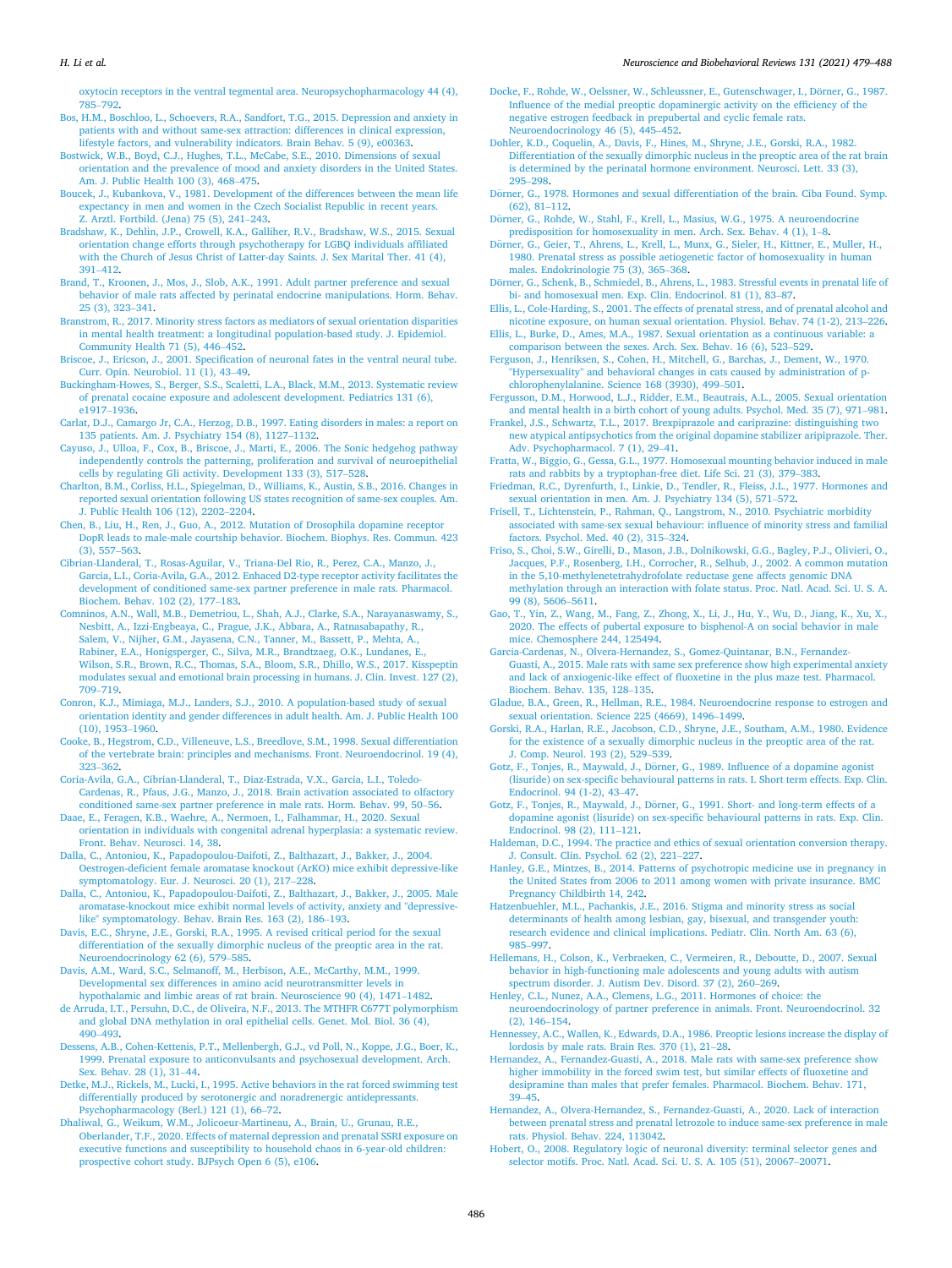<span id="page-8-0"></span>[Hoffman, G.E., 2020. Anatomical markers of activity in hypothalamic neurons. Compr.](http://refhub.elsevier.com/S0149-7634(21)00431-0/sbref0405)  [Physiol. 10 \(2\), 549](http://refhub.elsevier.com/S0149-7634(21)00431-0/sbref0405)–575.

[Hornung, J.P., 2003. The human raphe nuclei and the serotonergic system. J. Chem.](http://refhub.elsevier.com/S0149-7634(21)00431-0/sbref0410) [Neuroanat. 26 \(4\), 331](http://refhub.elsevier.com/S0149-7634(21)00431-0/sbref0410)–343.

- [Houtsmuller, E.J., Brand, T., de Jonge, F.H., Joosten, R.N., van de Poll, N.E., Slob, A.K.,](http://refhub.elsevier.com/S0149-7634(21)00431-0/sbref0415)  [1994. SDN-POA volume, sexual behavior, and partner preference of male rats](http://refhub.elsevier.com/S0149-7634(21)00431-0/sbref0415)  [affected by perinatal treatment with ATD. Physiol. Behav. 56 \(3\), 535](http://refhub.elsevier.com/S0149-7634(21)00431-0/sbref0415)–541.
- [Houwing, D.J., Schuttel, K., Struik, E.L., Arling, C., Ramsteijn, A.S., Heinla, I., Olivier, J.](http://refhub.elsevier.com/S0149-7634(21)00431-0/sbref0420)  [D.A., 2020. Perinatal fluoxetine treatment and dams](http://refhub.elsevier.com/S0149-7634(21)00431-0/sbref0420)' early life stress history alter [affective behavior in rat offspring depending on serotonin transporter genotype and](http://refhub.elsevier.com/S0149-7634(21)00431-0/sbref0420)  ex. Behav. Brain Res. 392, 112657.
- [Hu, S.H., Wei, N., Wang, Q.D., Yan, L.Q., Wei, E.Q., Zhang, M.M., Hu, J.B., Huang, M.L.,](http://refhub.elsevier.com/S0149-7634(21)00431-0/sbref0425)  [Zhou, W.H., Xu, Y., 2008. Patterns of brain activation during visually evoked sexual](http://refhub.elsevier.com/S0149-7634(21)00431-0/sbref0425)  [arousal differ between homosexual and heterosexual men. AJNR Am. J. Neuroradiol.](http://refhub.elsevier.com/S0149-7634(21)00431-0/sbref0425)  [29 \(10\), 1890](http://refhub.elsevier.com/S0149-7634(21)00431-0/sbref0425)–1896.
- [Hutchison, S.M., Masse, L.C., Pawluski, J.L., Oberlander, T.F., 2020. Perinatal selective](http://refhub.elsevier.com/S0149-7634(21)00431-0/sbref0430) [serotonin reuptake inhibitor \(SSRI\) and other antidepressant exposure effects on](http://refhub.elsevier.com/S0149-7634(21)00431-0/sbref0430)  [anxiety and depressive behaviors in offspring: a review of findings in humans and](http://refhub.elsevier.com/S0149-7634(21)00431-0/sbref0430) [rodent models. Reprod. Toxicol. 99, 80](http://refhub.elsevier.com/S0149-7634(21)00431-0/sbref0430)–95.
- [Iovino, M., Messana, T., De Pergola, G., Iovino, E., Dicuonzo, F., Guastamacchia, E.,](http://refhub.elsevier.com/S0149-7634(21)00431-0/sbref0435)  [Giagulli, V.A., Triggiani, V., 2018. The role of neurohypophyseal hormones](http://refhub.elsevier.com/S0149-7634(21)00431-0/sbref0435)  [vasopressin and oxytocin in neuropsychiatric disorders. Endocr. Metab. Immune](http://refhub.elsevier.com/S0149-7634(21)00431-0/sbref0435) [Disord. Drug Targets 18 \(4\), 341](http://refhub.elsevier.com/S0149-7634(21)00431-0/sbref0435)–347.
- [Janecka, M., Sandin, S., Reichenberg, A., 2019. Autism risk and serotonin reuptake](http://refhub.elsevier.com/S0149-7634(21)00431-0/sbref0440) [inhibitors-reply. JAMA Psychiatry 76 \(5\), 548](http://refhub.elsevier.com/S0149-7634(21)00431-0/sbref0440)–549.
- [Jones, S.L., Yarhouse, M.A., 2011. A longitudinal study of attempted religiously](http://refhub.elsevier.com/S0149-7634(21)00431-0/sbref0445)  [mediated sexual orientation change. J. Sex Marital Ther. 37 \(5\), 404](http://refhub.elsevier.com/S0149-7634(21)00431-0/sbref0445)–427.

[Kaiser, S., Kruijver, F.P., Swaab, D.F., Sachser, N., 2003. Early social stress in female](http://refhub.elsevier.com/S0149-7634(21)00431-0/sbref0450)  [guinea pigs induces a masculinization of adult behavior and corresponding changes](http://refhub.elsevier.com/S0149-7634(21)00431-0/sbref0450)  [in brain and neuroendocrine function. Behav. Brain Res. 144 \(1-2\), 199](http://refhub.elsevier.com/S0149-7634(21)00431-0/sbref0450)–210. [Kakeyama, M., Yamanouchi, K., 1992. Lordosis in male rats: the facilitatory effect of](http://refhub.elsevier.com/S0149-7634(21)00431-0/sbref0455) 

[mesencephalic dorsal raphe nucleus lesion. Physiol. Behav. 51 \(1\), 181](http://refhub.elsevier.com/S0149-7634(21)00431-0/sbref0455)–184.

[Kessler, R.C., Berglund, P., Demler, O., Jin, R., Merikangas, K.R., Walters, E.E., 2005.](http://refhub.elsevier.com/S0149-7634(21)00431-0/sbref0460) [Lifetime prevalence and age-of-onset distributions of DSM-IV disorders in the](http://refhub.elsevier.com/S0149-7634(21)00431-0/sbref0460) [National Comorbidity Survey Replication. Arch. Gen. Psychiatry 62 \(6\), 593](http://refhub.elsevier.com/S0149-7634(21)00431-0/sbref0460)–602.

[Kindon, H.A., Baum, M.J., Paredes, R.J., 1996. Medial preoptic/anterior hypothalamic](http://refhub.elsevier.com/S0149-7634(21)00431-0/sbref0465) [lesions induce a female-typical profile of sexual partner preference in male ferrets.](http://refhub.elsevier.com/S0149-7634(21)00431-0/sbref0465)  [Horm. Behav. 30 \(4\), 514](http://refhub.elsevier.com/S0149-7634(21)00431-0/sbref0465)–527.

[King, M., Semlyen, J., Tai, S.S., Killaspy, H., Osborn, D., Popelyuk, D., Nazareth, I., 2008.](http://refhub.elsevier.com/S0149-7634(21)00431-0/sbref0470)  [A systematic review of mental disorder, suicide, and deliberate self harm in lesbian,](http://refhub.elsevier.com/S0149-7634(21)00431-0/sbref0470)  [gay and bisexual people. BMC Psychiatry 8, 70](http://refhub.elsevier.com/S0149-7634(21)00431-0/sbref0470).

- [Kinnunen, L.H., Moltz, H., Metz, J., Cooper, M., 2004. Differential brain activation in](http://refhub.elsevier.com/S0149-7634(21)00431-0/sbref0475)  [exclusively homosexual and heterosexual men produced by the selective serotonin](http://refhub.elsevier.com/S0149-7634(21)00431-0/sbref0475)  [reuptake inhibitor, fluoxetine. Brain Res. 1024 \(1-2\), 251](http://refhub.elsevier.com/S0149-7634(21)00431-0/sbref0475)–254.
- [Kinsey, A.C., Pomeroy, W.R., Martin, C.E., 2003. Sexual behavior in the human male.](http://refhub.elsevier.com/S0149-7634(21)00431-0/sbref0480) [1948. Am. J. Public Health 93 \(6\), 894](http://refhub.elsevier.com/S0149-7634(21)00431-0/sbref0480)–898.
- [Klein, M.O., Battagello, D.S., Cardoso, A.R., Hauser, D.N., Bittencourt, J.C., Correa, R.G.,](http://refhub.elsevier.com/S0149-7634(21)00431-0/sbref0485)  [2019. Dopamine: Functions, Signaling, and Association with Neurological Diseases.](http://refhub.elsevier.com/S0149-7634(21)00431-0/sbref0485)  [Cell. Mol. Neurobiol. 39 \(1\), 31](http://refhub.elsevier.com/S0149-7634(21)00431-0/sbref0485)–59.
- [Klos, K.J., Bower, J.H., Josephs, K.A., Matsumoto, J.Y., Ahlskog, J.E., 2005. Pathological](http://refhub.elsevier.com/S0149-7634(21)00431-0/sbref0490)  [hypersexuality predominantly linked to adjuvant dopamine agonist therapy in](http://refhub.elsevier.com/S0149-7634(21)00431-0/sbref0490)  Parkinson'[s disease and multiple system atrophy. Parkinsonism Relat. Disord. 11 \(6\),](http://refhub.elsevier.com/S0149-7634(21)00431-0/sbref0490)  381–[386](http://refhub.elsevier.com/S0149-7634(21)00431-0/sbref0490).
- [Kondo, Y., Sachs, B.D., 2002. Disparate effects of small medial amygdala lesions on](http://refhub.elsevier.com/S0149-7634(21)00431-0/sbref0495) [noncontact erection, copulation, and partner preference. Physiol. Behav. 76 \(4-5\),](http://refhub.elsevier.com/S0149-7634(21)00431-0/sbref0495) 443–[447](http://refhub.elsevier.com/S0149-7634(21)00431-0/sbref0495).
- [LeVay, S., 2011. Gay Straight, and the Reason Why: The Science of Sexual Orientation.](http://refhub.elsevier.com/S0149-7634(21)00431-0/sbref0500)  [Oxford University Press.](http://refhub.elsevier.com/S0149-7634(21)00431-0/sbref0500)
- [Lilly, R., Cummings, J.L., Benson, D.F., Frankel, M., 1983. The human Kluver-Bucy](http://refhub.elsevier.com/S0149-7634(21)00431-0/sbref0505)  [syndrome. Neurology 33 \(9\), 1141](http://refhub.elsevier.com/S0149-7634(21)00431-0/sbref0505)–1145.
- [Liu, T., Dartevelle, L., Yuan, C., Wei, H., Wang, Y., Ferveur, J.F., Guo, A., 2009.](http://refhub.elsevier.com/S0149-7634(21)00431-0/sbref0510) [Reduction of dopamine level enhances the attractiveness of male Drosophila to other](http://refhub.elsevier.com/S0149-7634(21)00431-0/sbref0510)  [males. PLoS One 4 \(2\), e4574.](http://refhub.elsevier.com/S0149-7634(21)00431-0/sbref0510)
- [Liu, Y., Jiang, Y., Si, Y., Kim, J.Y., Chen, Z.F., Rao, Y., 2011. Molecular regulation of](http://refhub.elsevier.com/S0149-7634(21)00431-0/sbref0515) [sexual preference revealed by genetic studies of 5-HT in the brains of male mice.](http://refhub.elsevier.com/S0149-7634(21)00431-0/sbref0515) [Nature 472 \(7341\), 95](http://refhub.elsevier.com/S0149-7634(21)00431-0/sbref0515)–99.
- [Lucki, I., 1998. The spectrum of behaviors influenced by serotonin. Biol. Psychiatry 44](http://refhub.elsevier.com/S0149-7634(21)00431-0/sbref0520)  [\(3\), 151](http://refhub.elsevier.com/S0149-7634(21)00431-0/sbref0520)–162.
- [MacKay, H., Abizaid, A., 2018. A plurality of molecular targets: the receptor ecosystem](http://refhub.elsevier.com/S0149-7634(21)00431-0/sbref0525)  [for bisphenol-A \(BPA\). Horm. Behav. 101, 59](http://refhub.elsevier.com/S0149-7634(21)00431-0/sbref0525)–67.
- [Madden, A.M., Paul, A.T., Pritchard, R.A., Michel, R., Zup, S.L., 2016. Serotonin](http://refhub.elsevier.com/S0149-7634(21)00431-0/sbref0530) [promotes feminization of the sexually dimorphic nucleus of the preoptic area, but](http://refhub.elsevier.com/S0149-7634(21)00431-0/sbref0530)  [not the calbindin cell group. Dev. Neurobiol. 76 \(11\), 1241](http://refhub.elsevier.com/S0149-7634(21)00431-0/sbref0530)–1253.

[Marshal, M.P., Friedman, M.S., Stall, R., King, K.M., Miles, J., Gold, M.A., Bukstein, O.G.,](http://refhub.elsevier.com/S0149-7634(21)00431-0/sbref0535)  [Morse, J.Q., 2008. Sexual orientation and adolescent substance use: a meta-analysis](http://refhub.elsevier.com/S0149-7634(21)00431-0/sbref0535)  [and methodological review. Addiction 103 \(4\), 546](http://refhub.elsevier.com/S0149-7634(21)00431-0/sbref0535)–556.

- [Martinez, M.F., Martin, X.E., Alcelay, L.G., Flores, J.C., Valiente, J.M., Juanbeltz, B.I.,](http://refhub.elsevier.com/S0149-7634(21)00431-0/sbref0540)  [Beldarrain, M.A., Lopez, J.M., Gonzalez-Fernandez, M.C., Salazar, A.M.,](http://refhub.elsevier.com/S0149-7634(21)00431-0/sbref0540) [Gandarias, R.B., Borda, S.I., Marques, N.O., Amillano, M.B., Zabaleta, M.C., de](http://refhub.elsevier.com/S0149-7634(21)00431-0/sbref0540)  [Pancorbo, M.M., 2009. The COMT Val158 Met polymorphism as an associated risk](http://refhub.elsevier.com/S0149-7634(21)00431-0/sbref0540) [factor for Alzheimer disease and mild cognitive impairment in APOE 4 carriers. BMC](http://refhub.elsevier.com/S0149-7634(21)00431-0/sbref0540)  [Neurosci. 10, 125](http://refhub.elsevier.com/S0149-7634(21)00431-0/sbref0540).
- [McCarthy, M.M., Auger, A.P., Perrot-Sinal, T.S., 2002. Getting excited about GABA and](http://refhub.elsevier.com/S0149-7634(21)00431-0/sbref0545)  [sex differences in the brain. Trends Neurosci. 25 \(6\), 307](http://refhub.elsevier.com/S0149-7634(21)00431-0/sbref0545)–312.
- [McCormick, C.M., Smythe, J.W., Sharma, S., Meaney, M.J., 1995. Sex-specific effects of](http://refhub.elsevier.com/S0149-7634(21)00431-0/sbref0550)  [prenatal stress on hypothalamic-pituitary-adrenal responses to stress and brain](http://refhub.elsevier.com/S0149-7634(21)00431-0/sbref0550)

[glucocorticoid receptor density in adult rats. Brain Res. Dev. Brain Res. 84 \(1\),](http://refhub.elsevier.com/S0149-7634(21)00431-0/sbref0550)  55–[61](http://refhub.elsevier.com/S0149-7634(21)00431-0/sbref0550).

- [Meek, L.R., Lee, T.M., 1993. Female meadow voles have a preferred mating pattern](http://refhub.elsevier.com/S0149-7634(21)00431-0/sbref0555)  [predicted by photoperiod, which influences fertility. Physiol. Behav. 54 \(6\),](http://refhub.elsevier.com/S0149-7634(21)00431-0/sbref0555)  [1201](http://refhub.elsevier.com/S0149-7634(21)00431-0/sbref0555)–1210.
- [Meek, L.R., Schulz, K.M., Keith, C.A., 2006. Effects of prenatal stress on sexual partner](http://refhub.elsevier.com/S0149-7634(21)00431-0/sbref0560) [preference in mice. Physiol. Behav. 89 \(2\), 133](http://refhub.elsevier.com/S0149-7634(21)00431-0/sbref0560)–138.
- [Mete, D., Dafreville, C., Paitel, V., Wind, P., 2016. Aripiprazole, gambling disorder and](http://refhub.elsevier.com/S0149-7634(21)00431-0/sbref0565)  [compulsive sexuality. Encephale 42 \(3\), 281](http://refhub.elsevier.com/S0149-7634(21)00431-0/sbref0565)–283.
- [Meyer-Bahlburg, H.F., Dolezal, C., Baker, S.W., New, M.I., 2008. Sexual orientation in](http://refhub.elsevier.com/S0149-7634(21)00431-0/sbref0570)  [women with classical or non-classical congenital adrenal hyperplasia as a function of](http://refhub.elsevier.com/S0149-7634(21)00431-0/sbref0570)  [degree of prenatal androgen excess. Arch. Sex. Behav. 37 \(1\), 85](http://refhub.elsevier.com/S0149-7634(21)00431-0/sbref0570)–99.
- [Michalowicz, J., 2014. Bisphenol A–sources, toxicity and biotransformation. Environ.](http://refhub.elsevier.com/S0149-7634(21)00431-0/sbref0575)  [Toxicol. Pharmacol. 37 \(2\), 738](http://refhub.elsevier.com/S0149-7634(21)00431-0/sbref0575)–758.
- [Money, J., 1976. Statement on antidiscrimination regarding sexual orientation.](http://refhub.elsevier.com/S0149-7634(21)00431-0/sbref0580)  [J. Homosex. 2 \(2\), 159](http://refhub.elsevier.com/S0149-7634(21)00431-0/sbref0580)–161.
- [Murphy, D.L., Lerner, A., Rudnick, G., Lesch, K.P., 2004. Serotonin transporter: gene,](http://refhub.elsevier.com/S0149-7634(21)00431-0/sbref0585) [genetic disorders, and pharmacogenetics. Mol. Interv. 4 \(2\), 109](http://refhub.elsevier.com/S0149-7634(21)00431-0/sbref0585)–123.
- [Mustanski, B.S., Chivers, M.L., Bailey, J.M., 2002. A critical review of recent biological](http://refhub.elsevier.com/S0149-7634(21)00431-0/sbref0590) [research on human sexual orientation. Annu. Rev. Sex Res. 13, 89](http://refhub.elsevier.com/S0149-7634(21)00431-0/sbref0590)–140.
- [Nagayama, H., Tsuchiyama, K., Yamada, K., Akiyoshi, J., 1991. Animal study on the role](http://refhub.elsevier.com/S0149-7634(21)00431-0/sbref0595)  [of serotonin in depression. Prog. Neuropsychopharmacol. Biol. Psychiatry 15 \(6\),](http://refhub.elsevier.com/S0149-7634(21)00431-0/sbref0595) 735–[744](http://refhub.elsevier.com/S0149-7634(21)00431-0/sbref0595).
- [Neeleman, A.J., 2007. The relevance of sexuality in the treatment of borderline](http://refhub.elsevier.com/S0149-7634(21)00431-0/sbref0600)  [personality disorder. Tijdschr. Psychiatr. 49 \(4\), 233](http://refhub.elsevier.com/S0149-7634(21)00431-0/sbref0600)–240.
- [Olster, D.H., Blaustein, J.D., 1988. Progesterone facilitation of lordosis in male and](http://refhub.elsevier.com/S0149-7634(21)00431-0/sbref0605) [female Sprague-Dawley rats following priming with estradiol pulses. Horm. Behav.](http://refhub.elsevier.com/S0149-7634(21)00431-0/sbref0605) [22 \(3\), 294](http://refhub.elsevier.com/S0149-7634(21)00431-0/sbref0605)–304.
- [Olvera-Hernandez, S., Fernandez-Guasti, A., 2015. Perinatal administration of aromatase](http://refhub.elsevier.com/S0149-7634(21)00431-0/sbref0610)  [inhibitors in rodents as animal models of human male homosexuality: similarities](http://refhub.elsevier.com/S0149-7634(21)00431-0/sbref0610)  [and differences. Adv. Neurobiol. 10, 381](http://refhub.elsevier.com/S0149-7634(21)00431-0/sbref0610)–406.
- [Olvera-Hernandez, S., Chavira, R., Fernandez-Guasti, A., 2015. Prenatal letrozole](http://refhub.elsevier.com/S0149-7634(21)00431-0/sbref0615) [produces a subpopulation of male rats with same-sex preference and arousal as well](http://refhub.elsevier.com/S0149-7634(21)00431-0/sbref0615)  [as female sexual behavior. Physiol. Behav. 139, 403](http://refhub.elsevier.com/S0149-7634(21)00431-0/sbref0615)–411.
- [Olvera-Hernandez, S., Hernandez, A., Reyes, R., Fernandez-Guasti, A., 2019.](http://refhub.elsevier.com/S0149-7634(21)00431-0/sbref0620)  [Establishment of partner preference in male rats: effect of prenatal letrozole and](http://refhub.elsevier.com/S0149-7634(21)00431-0/sbref0620) [sexual experience. Horm. Behav. 109, 56](http://refhub.elsevier.com/S0149-7634(21)00431-0/sbref0620)–63.
- [Paredes, R.G., Baum, M.J., 1995. Altered sexual partner preference in male ferrets given](http://refhub.elsevier.com/S0149-7634(21)00431-0/sbref0625)  [excitotoxic lesions of the preoptic area/anterior hypothalamus. J. Neurosci. 15 \(10\),](http://refhub.elsevier.com/S0149-7634(21)00431-0/sbref0625)  [6619](http://refhub.elsevier.com/S0149-7634(21)00431-0/sbref0625)–6630.
- [Paredes, R.G., Tzschentke, T., Nakach, N., 1998. Lesions of the medial preoptic area/](http://refhub.elsevier.com/S0149-7634(21)00431-0/sbref0630) [anterior hypothalamus \(MPOA/AH\) modify partner preference in male rats. Brain](http://refhub.elsevier.com/S0149-7634(21)00431-0/sbref0630) [Res. 813 \(1\), 1](http://refhub.elsevier.com/S0149-7634(21)00431-0/sbref0630)–8.
- [Park, H., Suh, B.S., Lee, H.K., Lee, K., 2016. Temperament and characteristics related to](http://refhub.elsevier.com/S0149-7634(21)00431-0/sbref0635)  [attention deficit/hyperactivity disorder symptoms. Compr. Psychiatry 70, 112](http://refhub.elsevier.com/S0149-7634(21)00431-0/sbref0635)–117. [Peedicayil, J., 2019. Identification of biomarkers in neuropsychiatric disorders based on](http://refhub.elsevier.com/S0149-7634(21)00431-0/sbref0640)
- [systems biology and epigenetics. Front. Genet. 10, 985.](http://refhub.elsevier.com/S0149-7634(21)00431-0/sbref0640)
- [Petterson, L.J., VanderLaan, D.P., Vasey, P.L., 2017. Sex, sexual orientation, gender](http://refhub.elsevier.com/S0149-7634(21)00431-0/sbref0645) [atypicality, and indicators of depression and anxiety in childhood and adulthood.](http://refhub.elsevier.com/S0149-7634(21)00431-0/sbref0645) [Arch. Sex. Behav. 46 \(5\), 1383](http://refhub.elsevier.com/S0149-7634(21)00431-0/sbref0645)–1392.
- [Phillips-Farfan, B.V., Fernandez-Guasti, A., 2009. Endocrine, neural and pharmacological](http://refhub.elsevier.com/S0149-7634(21)00431-0/sbref0650)  [aspects of sexual satiety in male rats. Neurosci. Biobehav. Rev. 33 \(3\), 442](http://refhub.elsevier.com/S0149-7634(21)00431-0/sbref0650)–455.
- [Purba, J.S., Hofman, M.A., Portegies, P., Troost, D., Swaab, D.F., 1993. Decreased](http://refhub.elsevier.com/S0149-7634(21)00431-0/sbref0655)  [number of oxytocin neurons in the paraventricular nucleus of the human](http://refhub.elsevier.com/S0149-7634(21)00431-0/sbref0655) [hypothalamus in AIDS. Brain 116 \(Pt 4\), 795](http://refhub.elsevier.com/S0149-7634(21)00431-0/sbref0655)–809.
- [Qin, J.B., Zhao, G.L., Wang, F., Cai, Y.M., Lan, L.N., Yang, L., Feng, T.J., 2018. Childhood](http://refhub.elsevier.com/S0149-7634(21)00431-0/sbref0660)  [abuse experiences and the COMT and MTHFR genetic variants associated with male](http://refhub.elsevier.com/S0149-7634(21)00431-0/sbref0660)  [sexual orientation in the Han Chinese populations: a case-control study. J. Sex. Med.](http://refhub.elsevier.com/S0149-7634(21)00431-0/sbref0660)  [15 \(1\), 29](http://refhub.elsevier.com/S0149-7634(21)00431-0/sbref0660)–42.
- [Richardson, G.A., Goldschmidt, L., Larkby, C., Day, N.L., 2013. Effects of prenatal](http://refhub.elsevier.com/S0149-7634(21)00431-0/sbref0665)  [cocaine exposure on child behavior and growth at 10 years of age. Neurotoxicol.](http://refhub.elsevier.com/S0149-7634(21)00431-0/sbref0665)  [Teratol. 40, 1](http://refhub.elsevier.com/S0149-7634(21)00431-0/sbref0665)–8.
- [Triana-Del Rio, R., Tecamachaltzi-Silvaran, R.M.B., Diaz-Estrada, V.X., Herrera-](http://refhub.elsevier.com/S0149-7634(21)00431-0/sbref0670)[Covarrubias, D., Corona-Morales, A.A., Pfaus, J.G., Coria-Avila, G.A., 2015.](http://refhub.elsevier.com/S0149-7634(21)00431-0/sbref0670) [Conditioned same-sex partner preference in male rats is facilitated by oxytocin and](http://refhub.elsevier.com/S0149-7634(21)00431-0/sbref0670)  [dopamine: effect on sexually dimorphic brain nuclei. Behav. Brain Res. 283, 69](http://refhub.elsevier.com/S0149-7634(21)00431-0/sbref0670)–77.
- [Roselli, C.E., 2018. Neurobiology of gender identity and sexual orientation.](http://refhub.elsevier.com/S0149-7634(21)00431-0/sbref0675)  [J. Neuroendocrinol. 30 \(7\), e12562.](http://refhub.elsevier.com/S0149-7634(21)00431-0/sbref0675)
- [Roselli, C.E., Resko, J.A., 1993. Aromatase activity in the rat brain: hormonal regulation](http://refhub.elsevier.com/S0149-7634(21)00431-0/sbref0680)  [and sex differences. J. Steroid Biochem. Mol. Biol. 44 \(4-6\), 499](http://refhub.elsevier.com/S0149-7634(21)00431-0/sbref0680)–508.
- [Sandfort, T.G., de Graaf, R., Bijl, R.V., Schnabel, P., 2001. Same-sex sexual behavior and](http://refhub.elsevier.com/S0149-7634(21)00431-0/sbref0685)  [psychiatric disorders: findings from the Netherlands Mental Health Survey and](http://refhub.elsevier.com/S0149-7634(21)00431-0/sbref0685) [Incidence Study \(NEMESIS\). Arch. Gen. Psychiatry 58 \(1\), 85](http://refhub.elsevier.com/S0149-7634(21)00431-0/sbref0685)–91.
- [Savin-Williams, R.C., 2009. How many gays are there? It depends. Nebr. Symp. Motiv.](http://refhub.elsevier.com/S0149-7634(21)00431-0/sbref0690) [54, 5](http://refhub.elsevier.com/S0149-7634(21)00431-0/sbref0690)–41.
- [Scott, R.L., Lasiuk, G., Norris, C.M., 2017. Sexual orientation and depression in Canada.](http://refhub.elsevier.com/S0149-7634(21)00431-0/sbref0695)  [Can. J. Public Health 107 \(6\), e545](http://refhub.elsevier.com/S0149-7634(21)00431-0/sbref0695)–e549.
- [Semlyen, J., King, M., Varney, J., Hagger-Johnson, G., 2016. Sexual orientation and](http://refhub.elsevier.com/S0149-7634(21)00431-0/sbref0700)  [symptoms of common mental disorder or low wellbeing: combined meta-analysis of](http://refhub.elsevier.com/S0149-7634(21)00431-0/sbref0700)  [12 UK population health surveys. BMC Psychiatry 16, 67.](http://refhub.elsevier.com/S0149-7634(21)00431-0/sbref0700)
- [Semple, B.D., Blomgren, K., Gimlin, K., Ferriero, D.M., Noble-Haeusslein, L.J., 2013.](http://refhub.elsevier.com/S0149-7634(21)00431-0/sbref0705)  [Brain development in rodents and humans: identifying benchmarks of maturation](http://refhub.elsevier.com/S0149-7634(21)00431-0/sbref0705)  [and vulnerability to injury across species. Prog. Neurobiol. 106-107, 1](http://refhub.elsevier.com/S0149-7634(21)00431-0/sbref0705)–16.
- [Sheard, M.H., 1969. The effect of p-chlorophenylalanine on behavior in rats: relation to](http://refhub.elsevier.com/S0149-7634(21)00431-0/sbref0710)  [brain serotonin and 5-hydroxyindoleacetic acid. Brain Res. 15 \(2\), 524](http://refhub.elsevier.com/S0149-7634(21)00431-0/sbref0710)–528.